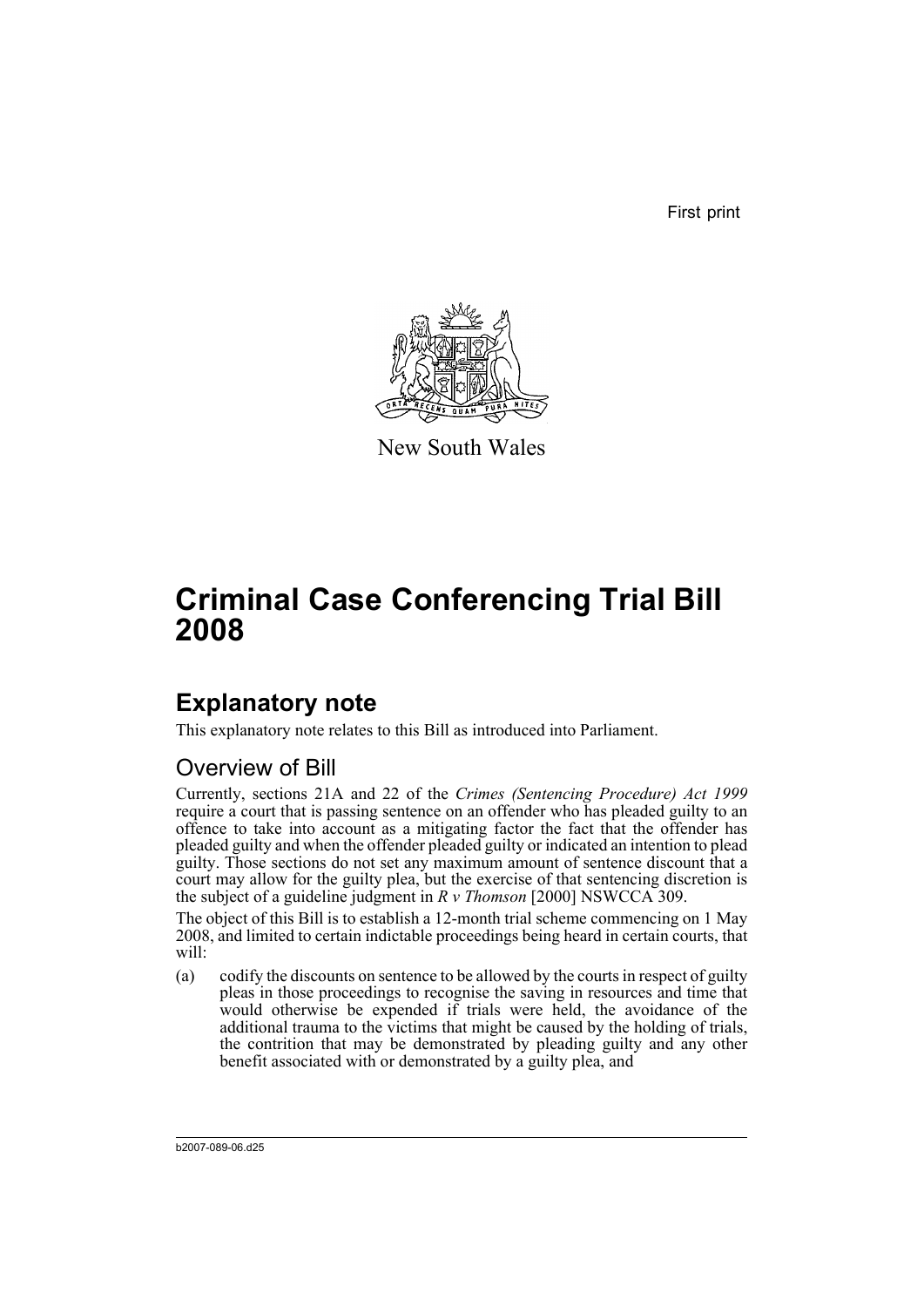Explanatory note

- (b) reduce the maximum amount of sentence discount that may be allowed for guilty pleas in those proceedings, and
- (c) require the legal representative of an accused person and the prosecution to participate in a compulsory conference for the principal purpose of determining whether there is any offence to which the accused person is willing to plead guilty before the accused person is committed for trial or sentence.

## Outline of provisions

## **Part 1 Preliminary**

**Clause 1** sets out the name (also called the short title) of the proposed Act.

**Clause 2** provides for the commencement of the proposed Act on the date of assent.

**Clause 3** defines certain words and expressions used in the proposed Act.

## **Part 2 Application of provisions of this Act**

**Clause 4** provides that the proposed Act applies only to proceedings in relation to an indictable offence (other than an indictable offence being dealt with summarily) if committal proceedings for the offence will be heard in the Local Court sitting at the Downing Centre, Sydney or at Central, Sydney. The regulations can extend the application of the proposed Act to other courts or substitute the courts to which it applies. Provision is made for the proposed Act to apply also to such proceedings that have been transferred from one of those courts after certain steps have been completed in the compulsory conference process.

**Clause 5** provides that the proposed Act applies only to an offence for which a court attendance notice was filed on or after 1 May 2008 but before 1 May 2009. The regulations can extend that period.

## **Part 3 Compulsory conferences**

**Clause 6** requires (with some specified exceptions) the legal representative of an accused person and the prosecution to participate in a compulsory conference before the accused is committed for trial. The exceptions include circumstances where the accused person has pleaded guilty, or agrees to plead guilty, before a conference is held, the offence is an offence for which a compulsory conference need not be held under the section, the accused does not have a legal representative, the prosecution is not conducted by the Director of Public Prosecutions and where a Magistrate has made an order that a conference need not be held because it is impossible or impracticable to hold a conference. The purpose of such a conference is to determine whether there is any offence to which the accused person is willing to plead guilty and other matters on which the participants are able to reach agreement. These are to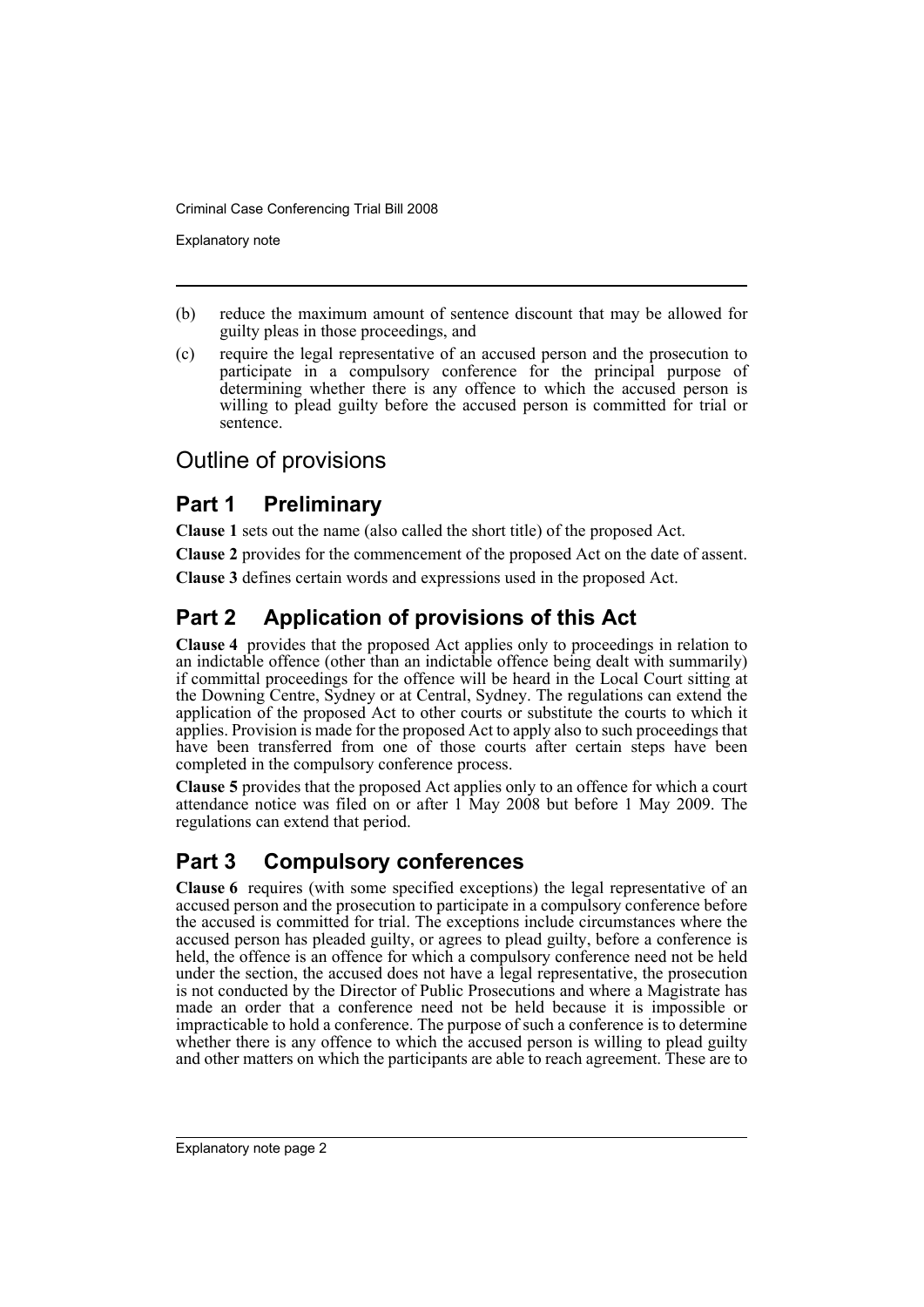Explanatory note

be set out in a compulsory conference certificate to be completed after the conference and filed with a Local Court. (See clause 12)

**Clause 7** sets out the steps that are to be taken in relation to the holding of compulsory conferences. Before the compulsory conference is held a brief of evidence complying with clause 8 is to be served on the accused person (or his or her legal representative) and a pre-conference disclosure certificate complying with clause  $9$  is to be similarly served and is to be filed. The compulsory conference is to be held and then a compulsory conference certificate is to be completed. The steps are to be taken in accordance with a timetable fixed by a Magistrate in accordance with any relevant directions of the Chief Magistrate.

**Clause 8** sets out the requirements for the brief of evidence that is to be served on the accused person or his or her legal representative. Clause 9 (1) (b) requires the prosecution to certify that such a brief of evidence has been served on it and that the prosecution has disclosed all material in its possession that is of relevance to the matters on which agreement is to be sought at the compulsory conference in the pre-conference disclosure certificate.

**Clause 9** requires certain matters to be set out or certified by the prosecution in a pre-conference disclosure certificate that is to be served on the accused person or his or her legal representative and filed with the court. A pre-conference disclosure certificate is conclusive evidence of the matters certified in it in any proceedings in a Local Court with respect to the offences to which it relates and the completeness and accuracy of the matters may not be challenged in any manner in such proceedings.

**Clause 10** requires a Magistrate to give the accused person a statement in writing in the form of words prescribed by the regulations explaining the effect of participating in a compulsory conference and the effect of the discounting of sentence provisions contained in proposed Part 4.

**Clause 11** requires the legal representative of the accused person and the prosecution to be present at a compulsory conference, whether in person or by audio visual link or telephone. The legal representative of the accused is to obtain written instructions from the accused before the conference unless reasonably able to obtain instructions personally, by audio visual link or by telephone at the time of the conference.

**Clause 12** provides for the completion, signing, filing and amendment of compulsory conference certificates. As noted above, it sets out the matters to be certified in such a certificate, including, for example, the offences to which the accused person has agreed to plead guilty.

**Clause 13** describes the effect of a compulsory conference certificate and the use that may be made of it. The compulsory conference certificate is to be treated as confidential and cannot be required to be produced by a subpoena in any proceedings before a court, tribunal or body. It is admissible as evidence before a sentencing court only for certain limited purposes relating to the imposition of a lower penalty for a guilty plea (see clause  $17(7)$ ). A court may refuse to admit a certificate as evidence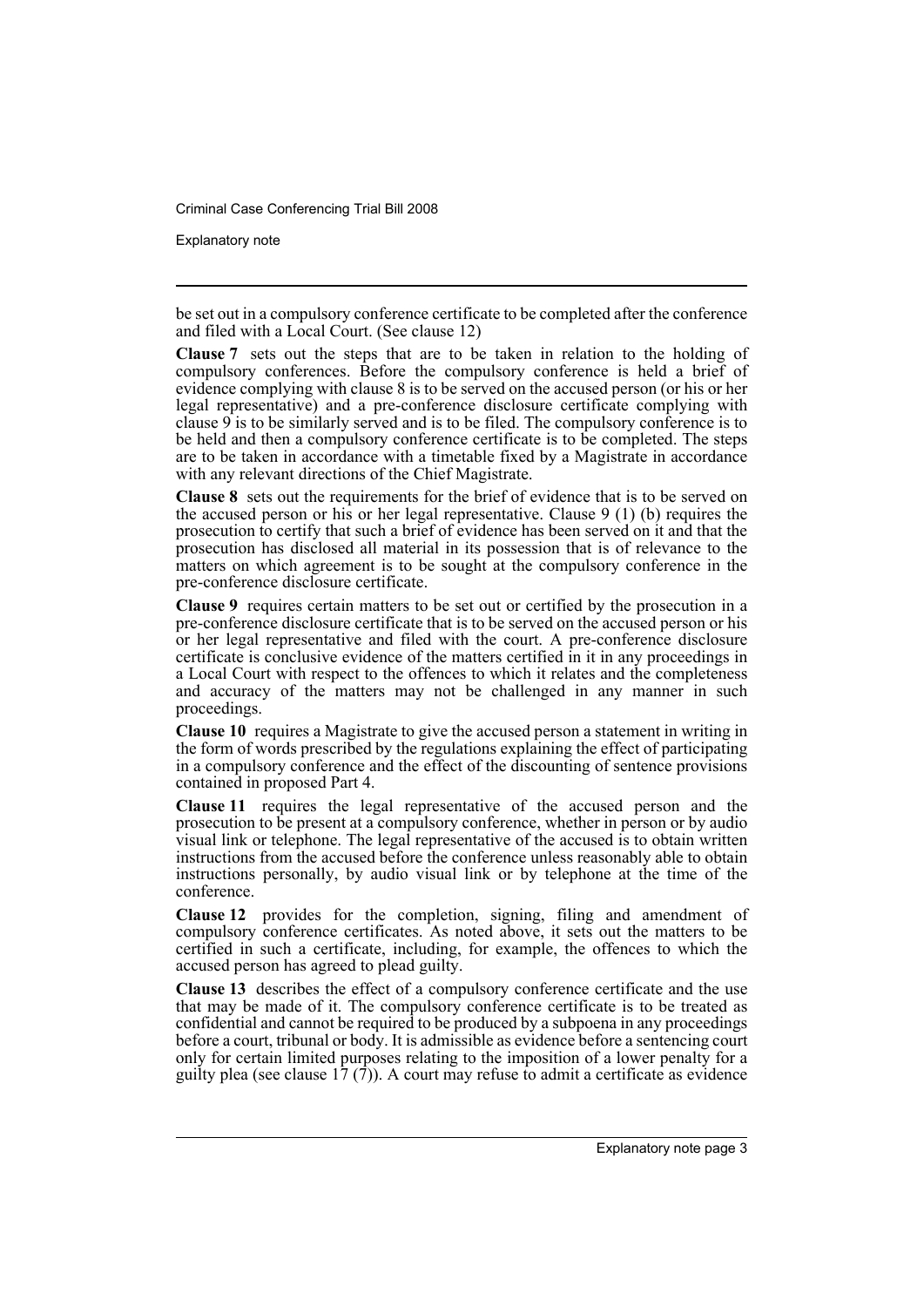Explanatory note

if the conference has not been held, or certificate completed, as required by the proposed Part unless it is satisfied there is a good and proper reason for the failure to comply and it is in the interests of justice to admit the evidence.

**Clause 14** provides that the disclosure of any information during or in relation to a compulsory conference is not, for the purposes of section 22A of the *Crimes (Sentencing Procedure) Act 1999*, a pre-trial disclosure. Section 22A enables the court to impose a lesser penalty according to the degree to which the defence has made pre-trial disclosures.

**Clause 15** provides for the making of practice directions in connection with compulsory conference steps. They must not be inconsistent with the Act or regulations.

## **Part 4 Sentences—guilty pleas**

**Clause 16** requires courts to determine sentence discounts for guilty pleas in relation to certain indictable offences in accordance with clause 17 and makes it clear that no greater discounts are to be allowed for guilty pleas. Current sentencing guidelines set out in *R v Thomson* [2000] NSWCCA 309 indicate that a maximum sentence discount of 35 per cent is available. The clause also provides that no discounts for guilty pleas are to be allowed in cases where the court intends to impose a sentence of life imprisonment. The clause does not apply to indictable offences being dealt with summarily or offences excluded from the application of the clause by clause 18. Clause 16 does not affect or limit any mitigating factor that a court is required to take account of when determining the appropriate sentence for an offence.

**Clause 17** sets out the applicable discounts that must or may be allowed for guilty pleas. A discount of 25% must be allowed if the offender pleads guilty at any time before committal (clause 17 (1)). A discount of up to 12.5% may be allowed if the offender pleads guilty at any time after committal (clause 17 (2)), but any such discount is to be proportionate to the remaining benefit of the guilty plea as determined by reference to matters set out in clause 16 (2) (such as savings in time and resources, avoidance of additional trauma to victims and the demonstration of contrition). However, a discount that is greater than 12.5% but not greater than 25% may be allowed for a guilty plea after committal if substantial grounds exist for allowing a greater discount (clause 17 (4)). These include, for example, that the offender was found unfit to be tried and pleaded guilty when subsequently found fit to be tried (clause 17 (5)).

Clause 17 (7) provides for a court to take into account the compulsory conference certificate relating to the offence in certain limited circumstances when determining the applicable discount for a guilty plea (see clause 12).

**Clause 18** excludes offences under Commonwealth law from the application of clause 16 (unless the regulations otherwise provide) and enables the prosecution to exclude other offences from the operation of that clause. An offence may be excluded by the Director of Public Prosecutions if the Director is satisfied that the level of culpability in the commission of the offence is so extreme that the community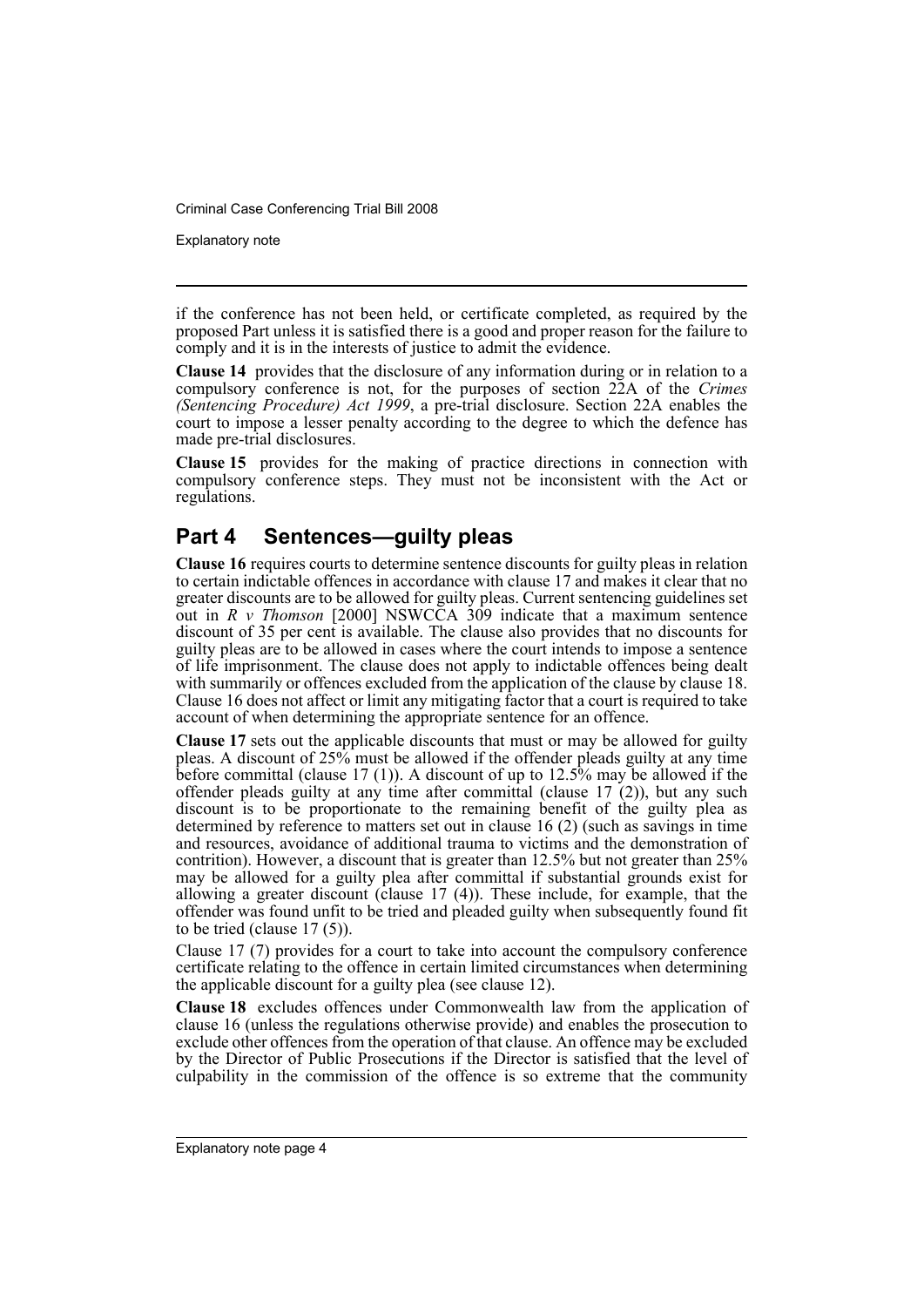Explanatory note

interest in retribution, punishment, community protection and deterrence can only be met by imposition of a penalty with no allowance for discount under clause 16 and that it is highly probable that a reasonable jury, properly instructed, would convict the accused person of the offence. The clause provides that in cases where the prosecutor has excluded an offence the sentencing court is to take account of the prosecutor's reasons for excluding the offence when passing sentence on the offender.

## **Part 5 Relationship of this Act with other Acts**

**Clause 19** provides that, generally, the proposed Act does not affect the application of the *Criminal Procedure Act 1986* or the *Crimes (Sentencing Procedure) Act 1999* to proceedings for offences to which the proposed Act applies.

**Clause 20** enables bail to be granted under the *Bail Act 1978* to an accused person in respect of the period between the person's first appearance before a court in or in connection with proceedings for an offence and the holding of a compulsory conference in relation to the offence. The clause also enables bail to be granted under that Act subject to a condition that the accused person enter into an agreement to be available for the purposes of a compulsory conference.

## **Part 6 Miscellaneous**

**Clause 21** enables the Director of Public Prosecutions and the Commissioner of Police to enter into a memorandum of understanding in relation to requests for advice by police officers to the Director on any matter that could be the subject of a compulsory conference.

**Clause 22** enables the Governor to make regulations for the purposes of the proposed Act.

**Clause 23** is a formal provision that gives effect to the savings, transitional and other provisions set out in Schedule 1.

### **Schedule 1 Savings, transitional and other provisions**

**Schedule 1** enables regulations to be made of a savings or transitional nature consequent on the enactment of the proposed Act.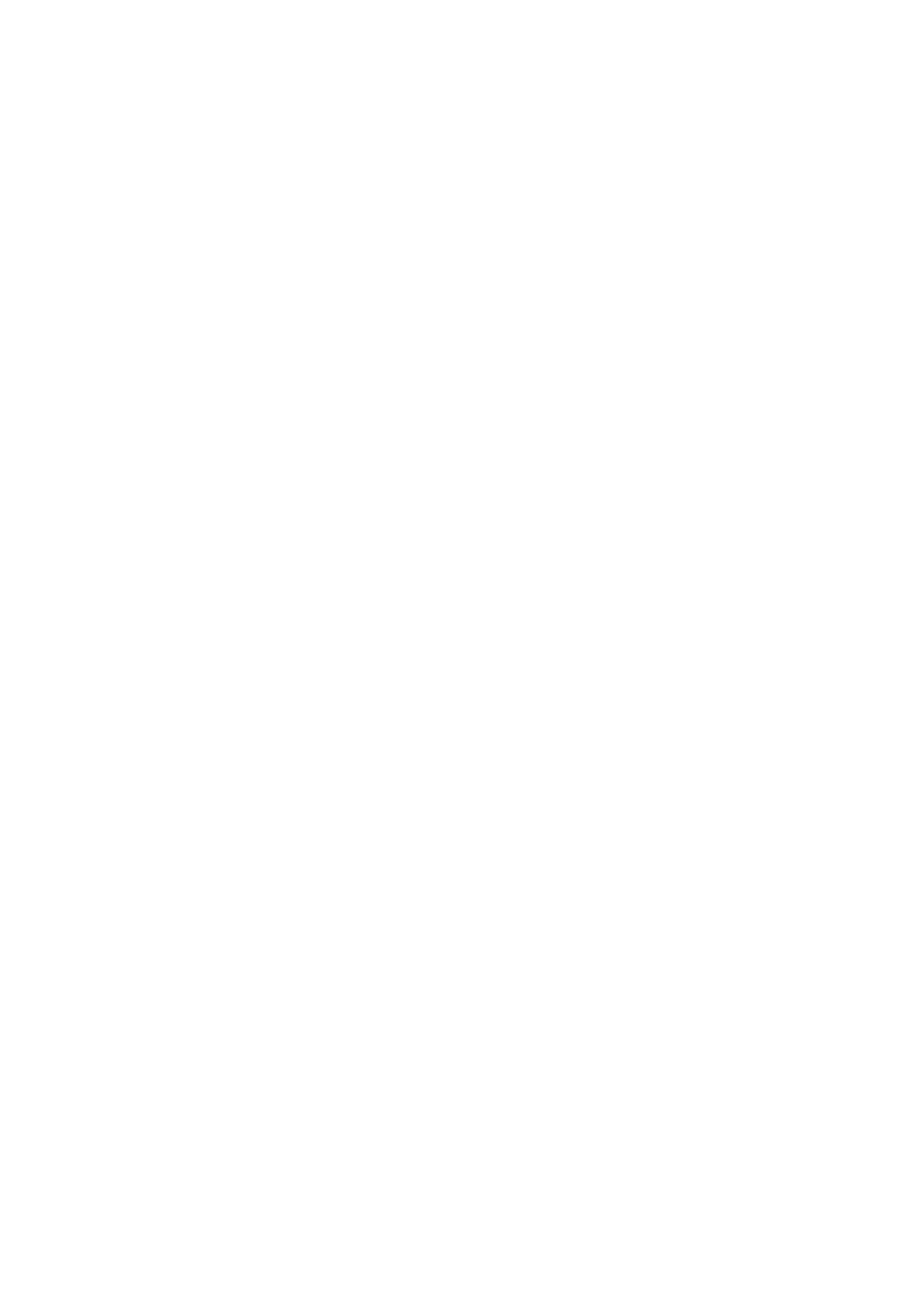First print



New South Wales

## **Criminal Case Conferencing Trial Bill 2008**

## **Contents**

|        |    |                                        | Page |
|--------|----|----------------------------------------|------|
| Part 1 |    | <b>Preliminary</b>                     |      |
|        | 1  | Name of Act                            | 2    |
|        | 2  | Commencement                           | 2    |
|        | 3  | Definitions                            | 2    |
| Part 2 |    | Application of provisions of this Act  |      |
|        | 4  | Proceedings to which Act applies       | 3    |
|        | 5  | Duration of trial scheme               | 3    |
| Part 3 |    | <b>Compulsory conferences</b>          |      |
|        | 6  | Compulsory conference                  | 4    |
|        |    | Compulsory conference timetable        | 5    |
|        | 8  | Brief of evidence                      | 6    |
|        | 9  | Pre-conference disclosure certificate  |      |
|        | 10 | Explanation of accused person's rights | 8    |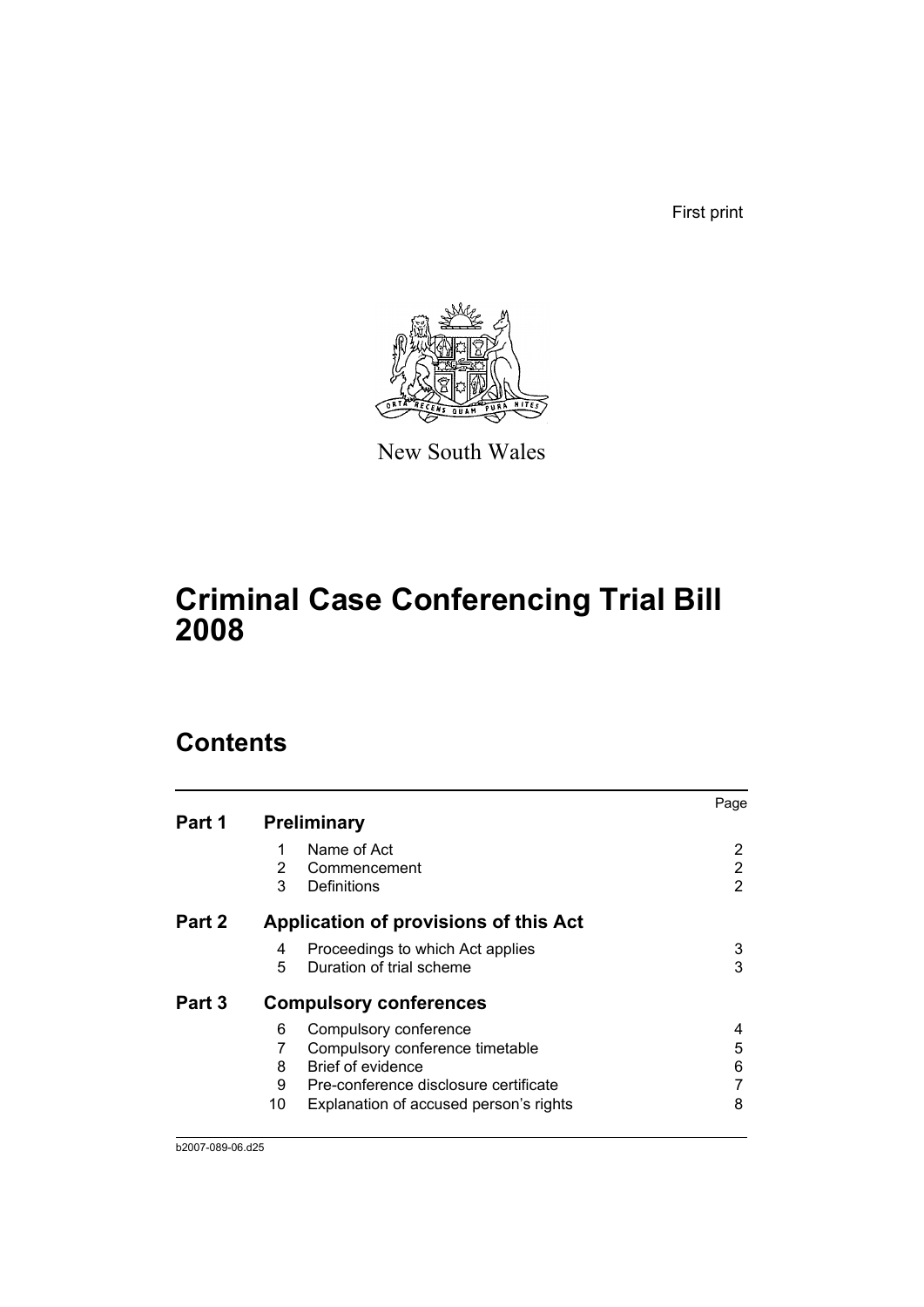Contents

|                   |                            |                                                                                                                                                                                                                            | Page                     |
|-------------------|----------------------------|----------------------------------------------------------------------------------------------------------------------------------------------------------------------------------------------------------------------------|--------------------------|
|                   | 11<br>12<br>13<br>14<br>15 | Persons who are to be present at compulsory conference<br>Compulsory conference certificate<br>Effect of compulsory conference certificate<br>Certain matters not taken to be pre-trial disclosures<br>Practice directions | 8<br>9<br>10<br>11<br>11 |
| Part 4            |                            | <b>Sentences-guilty pleas</b>                                                                                                                                                                                              |                          |
|                   | 16<br>17<br>18             | Sentencing for certain indictable offences taking into<br>account guilty plea<br>Discount for guilty plea<br>Excluded offences                                                                                             | 12<br>13<br>14           |
| Part 5            |                            | <b>Relationship of this Act with other Acts</b>                                                                                                                                                                            |                          |
|                   | 19<br>20                   | Relationship with Criminal Procedure Act 1986 and Crimes<br>(Sentencing Procedure) Act 1999<br>Relationship with Bail Act 1978                                                                                             | 16<br>16                 |
| Part 6            |                            | <b>Miscellaneous</b>                                                                                                                                                                                                       |                          |
|                   | 21                         | Memorandum of understanding between NSW Police<br>Force and the Director of Public Prosecutions                                                                                                                            | 17                       |
|                   | 22<br>23                   | <b>Regulations</b><br>Savings, transitional and other provisions                                                                                                                                                           | 17<br>17                 |
| <b>Schedule 1</b> |                            | Savings, transitional and other provisions                                                                                                                                                                                 | 18                       |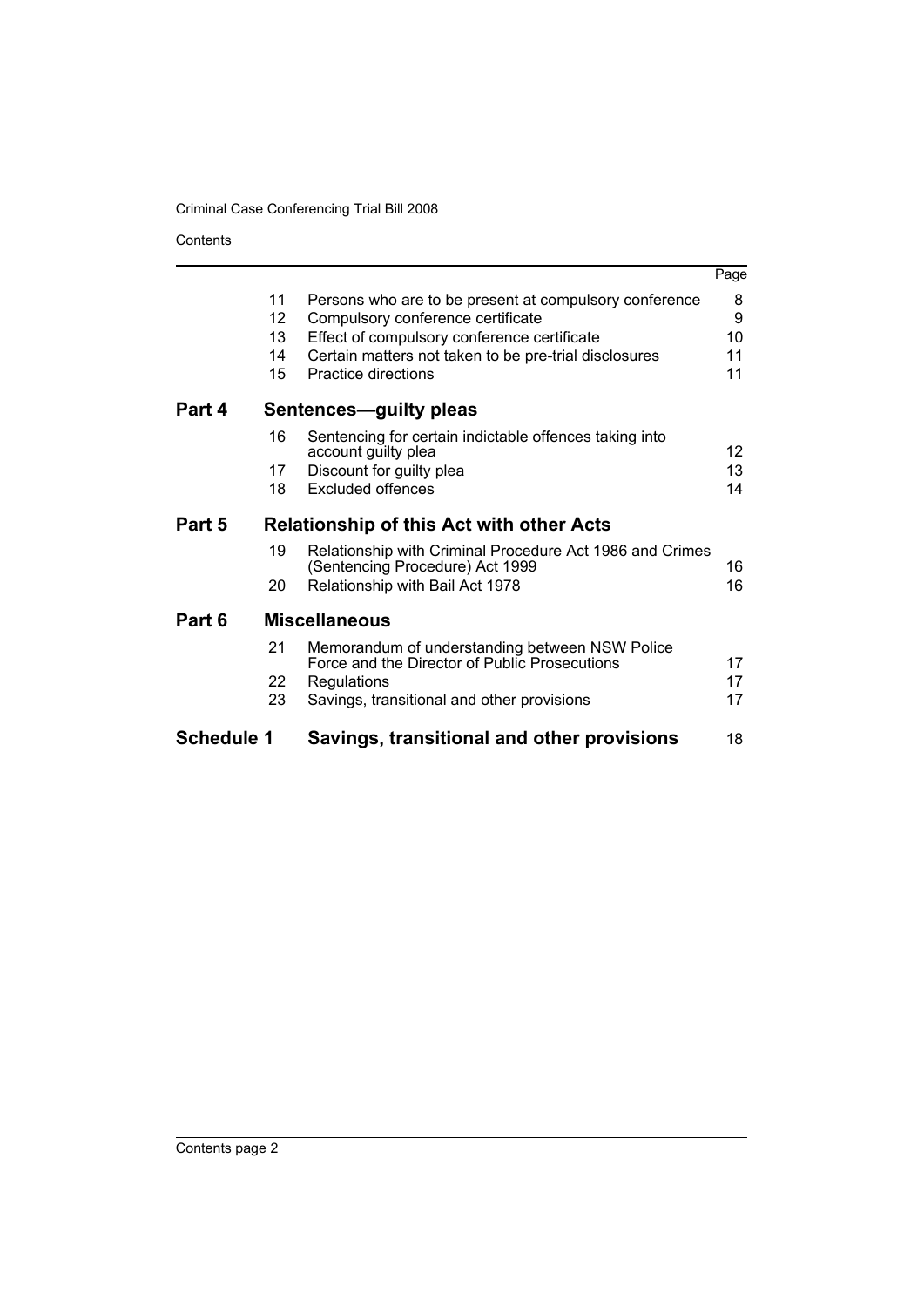

New South Wales

## **Criminal Case Conferencing Trial Bill 2008**

No , 2008

## **A Bill for**

An Act to provide for a trial scheme of compulsory pre-committal conferences and codification of sentence discounts for guilty pleas; and for other purposes.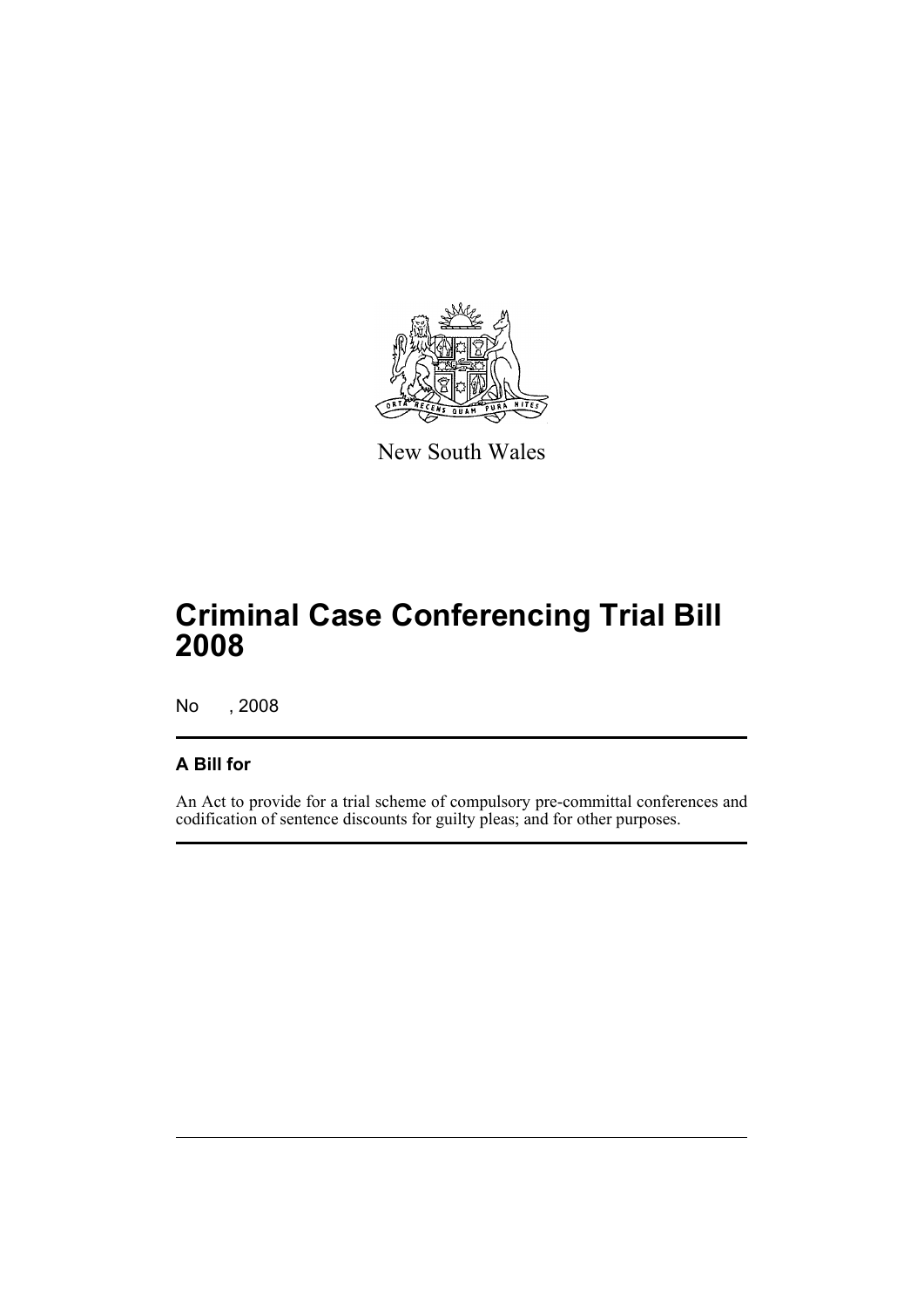## Clause 1 Criminal Case Conferencing Trial Bill 2008

Part 1 Preliminary

<span id="page-9-3"></span><span id="page-9-2"></span><span id="page-9-1"></span><span id="page-9-0"></span>

| The Legislature of New South Wales enacts: |                                                                          |                                                                                                                                                                                                                                                                                      | 1                    |  |
|--------------------------------------------|--------------------------------------------------------------------------|--------------------------------------------------------------------------------------------------------------------------------------------------------------------------------------------------------------------------------------------------------------------------------------|----------------------|--|
| Part 1                                     |                                                                          | <b>Preliminary</b>                                                                                                                                                                                                                                                                   |                      |  |
| 1                                          |                                                                          | <b>Name of Act</b>                                                                                                                                                                                                                                                                   |                      |  |
|                                            |                                                                          | This Act is the Criminal Case Conferencing Trial Act 2008.                                                                                                                                                                                                                           | 4                    |  |
| $\mathbf{2}$                               |                                                                          | Commencement                                                                                                                                                                                                                                                                         | 5                    |  |
|                                            |                                                                          | This Act commences on the date of assent.                                                                                                                                                                                                                                            | 6                    |  |
| 3                                          | <b>Definitions</b>                                                       |                                                                                                                                                                                                                                                                                      |                      |  |
|                                            | (1)                                                                      | In this Act:                                                                                                                                                                                                                                                                         | 8                    |  |
|                                            |                                                                          | committal proceedings means proceedings for the purpose of deciding<br>whether a person charged with an indictable offence should be<br>committed for trial or sentence.                                                                                                             | 9<br>10<br>11        |  |
|                                            | <i>compulsory conference</i> means a compulsory conference under Part 3. |                                                                                                                                                                                                                                                                                      | 12                   |  |
|                                            |                                                                          | <i>compulsory conference certificate</i> means a certificate complying with<br>section 12.                                                                                                                                                                                           | 13<br>14             |  |
|                                            |                                                                          | <i>indictable offence</i> does not include an indictable offence being dealt<br>with summarily.                                                                                                                                                                                      | 15<br>16             |  |
|                                            |                                                                          | pre-conference disclosure certificate means a certificate complying<br>with section 9.                                                                                                                                                                                               | 17<br>18             |  |
|                                            |                                                                          | <i>sentencing court</i> , in relation to an accused person who is found guilty<br>of or pleads guilty to an offence, means the court imposing a penalty in<br>respect of the offence and includes a court hearing an appeal against a<br>sentence imposed in respect of the offence. | 19<br>20<br>21<br>22 |  |
|                                            | (2)                                                                      | Notes included in this Act do not form part of this Act.                                                                                                                                                                                                                             | 23                   |  |
|                                            |                                                                          |                                                                                                                                                                                                                                                                                      |                      |  |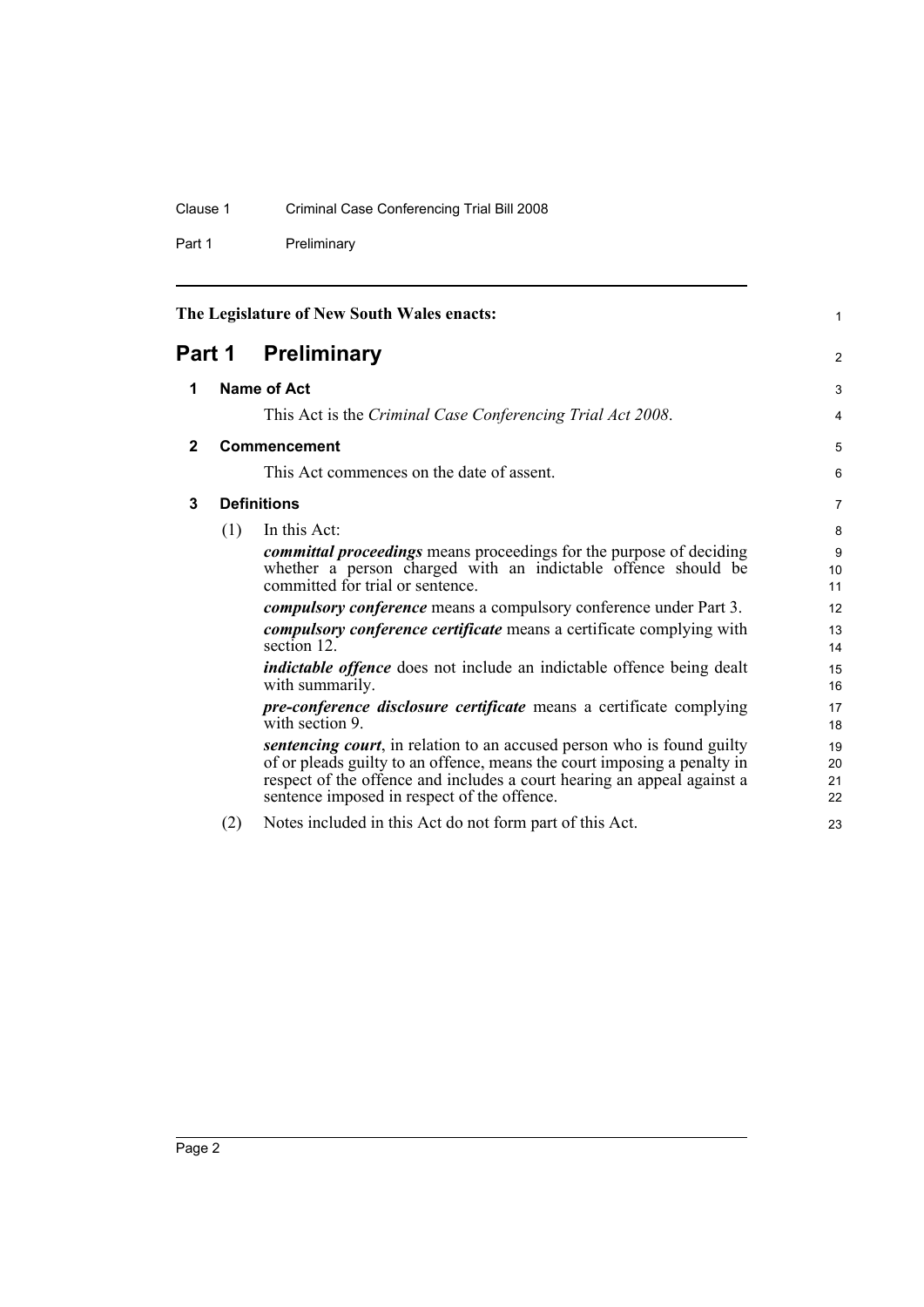Application of provisions of this Act Part 2

1

## <span id="page-10-1"></span><span id="page-10-0"></span>**Part 2 Application of provisions of this Act**

#### **4 Proceedings to which Act applies**

- (1) This Act applies to proceedings in relation to an indictable offence if, and only if, committal proceedings in respect of the offence will be heard in the Local Court sitting at the Downing Centre, Sydney and Central, Sydney.
- (2) The regulations may extend the application of this Act to such proceedings in other courts or courts sitting at other places or may apply this Act to such proceedings in other courts or courts sitting at other places rather than as provided by subsection (1).
- (3) Despite subsections (1) and (2), this Act extends to such proceedings that have been transferred to another court if the compulsory conference steps referred to in section 7 (1) (a) and (b) have been completed before the transfer.

#### <span id="page-10-2"></span>**5 Duration of trial scheme**

This Act applies only to proceedings in respect of an indictable offence for which a court attendance notice was filed on or after 1 May 2008 but before 1 May 2009 (or before such later date as may be prescribed by the regulations) irrespective of whether the offence was committed before or after 1 May 2008.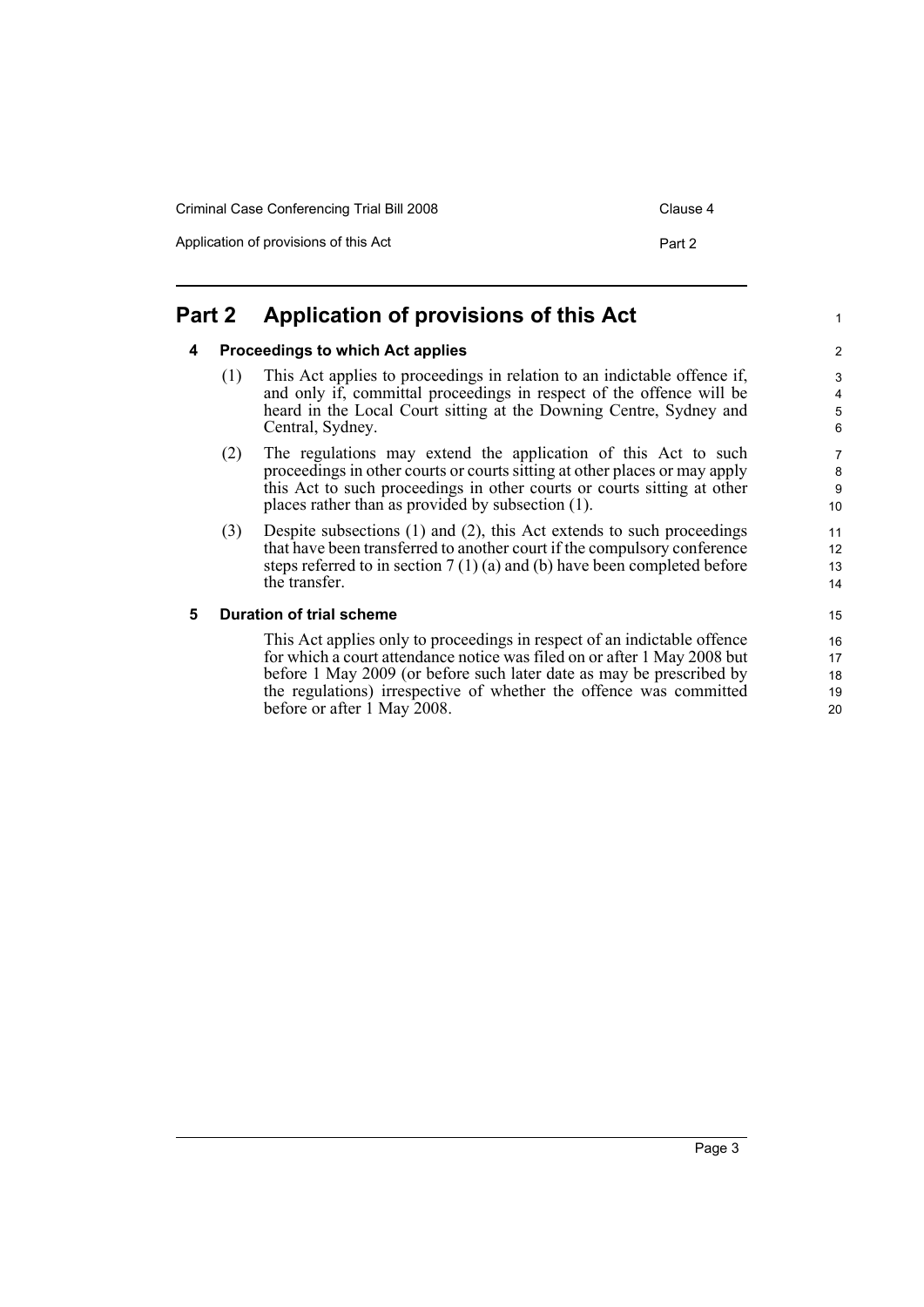#### Clause 6 Criminal Case Conferencing Trial Bill 2008

Part 3 Compulsory conferences

### <span id="page-11-0"></span>**Part 3 Compulsory conferences**

**Note.** This Part requires an accused person's legal representative and the prosecution to participate in a compulsory conference in relation to an offence before the accused person is committed for trial for the offence except in certain circumstances (for example, where the accused person enters, or agrees in writing to enter, a guilty plea before a conference is held or if the offence is an offence for which a compulsory conference is not required to be held under the Part). The Part sets out various requirements concerning the holding of such a conference. A compulsory conference certificate must be prepared after the holding of a conference that certifies various matters agreed to by the parties at the conference (including, for example, an offer by the accused person to plead guilty to an offence that he or she had been charged with before the conference or an offer by the accused person to plead guilty to an alternative offence to the offence that he or she has been charged with). The certificate may be used by a sentencing court in limited circumstances to verify matters such as an offer to plead guilty to a specific offence.

#### <span id="page-11-1"></span>**6 Compulsory conference**

| A compulsory conference must be held in accordance with this Part in |
|----------------------------------------------------------------------|
| relation to an indictable offence unless:                            |

- (a) the offence:
	- (i) is an offence to which section 16 does not apply, or
	- (ii) is any other offence prescribed by the regulations, or

- (b) the accused person pleads guilty to the offence before a pre-conference disclosure certificate in relation to the offence is filed in accordance with section 9, or
- (c) the accused person pleads guilty, or agrees in writing to plead guilty, to the offence before the date and time set down under section 7 (2) for the holding of the conference, or
- (d) the accused person has no legal representative, or
- (e) the prosecution is not conducted by the Director of Public Prosecutions, or
- (f) a Magistrate makes an order under subsection (5) that the compulsory conference need not be held.
- (2) A compulsory conference in relation to an offence may not be held unless the prosecution:
	- (a) has served (or caused to be served) on the accused person or the accused person's legal representative a copy of a brief of evidence in relation to the offence that complies with section 8, and
	- (b) has served (or caused to be served) on the accused person or the accused person's legal representative a copy of the pre-conference disclosure certificate in relation to the offence, and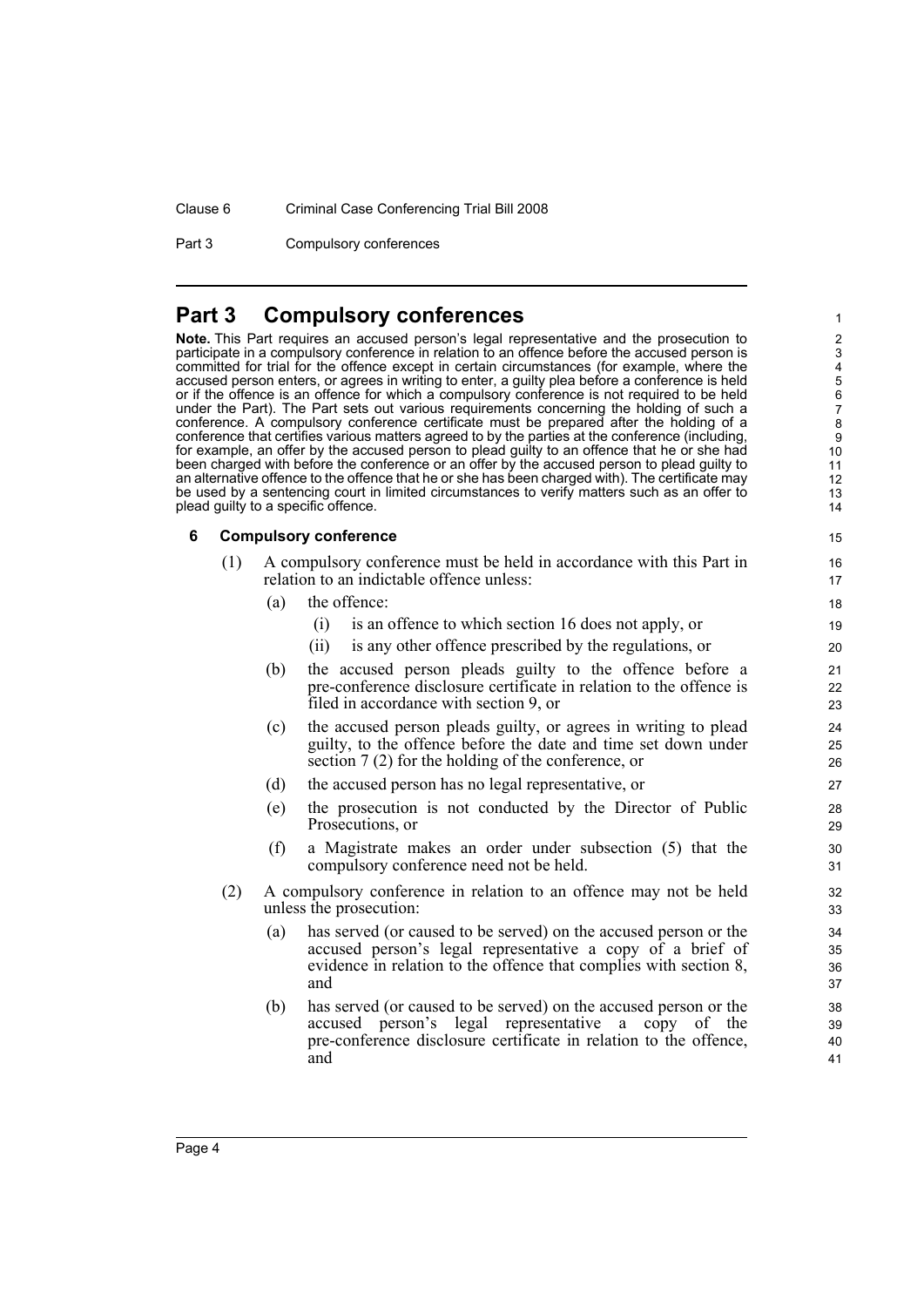Compulsory conferences **Part 3** 

- 
- (c) has filed the pre-conference disclosure certificate with a Local Court.

**Note.** Section 7 contains requirements concerning the time at which a compulsory conference must be held, the service of briefs of evidence and pre-conference disclosure certificates and other compulsory conference steps.

- (3) The purpose of the compulsory conference is to determine whether there is any offence or are any offences to which the accused person is willing to plead guilty and any other matters referred to in section 12 (3) on which the accused person and the prosecution are able to reach agreement.
- (4) Evidence of anything said between the parties, or of any admission made, during a compulsory conference or during negotiations after the conference concerning a plea to be made by the accused person is not admissible in any proceedings before a court, tribunal or body, except as provided by section 13.
- (5) A Magistrate may, on application by the accused person or the prosecution, order that a compulsory conference need not be held in relation to an offence if the Magistrate is satisfied that exceptional circumstances exist that would make it impossible or impracticable to hold the conference or that it would be highly unlikely that the holding of the conference would achieve the purpose referred to in subsection (3).
- (6) The Magistrate is to make a record of the reasons for making the order.

#### <span id="page-12-0"></span>**7 Compulsory conference timetable**

- (1) For the purposes of this section, the *compulsory conference steps* are the following steps taken with respect to a compulsory conference between the legal representative of an accused person and the prosecution:
	- (a) service of a copy of a brief of evidence complying with section 8 on the accused person or the accused person's legal representative,
	- (b) service of a copy of a pre-conference disclosure certificate complying with section 9 on the accused person or the accused person's legal representative,
	- (c) filing of the pre-conference disclosure certificate,
	- (d) the holding of the compulsory conference,
	- (e) filing of a compulsory conference certificate.
- (2) The date and time set for the holding of the compulsory conference must be before the date and time set down under section 60 of the *Criminal*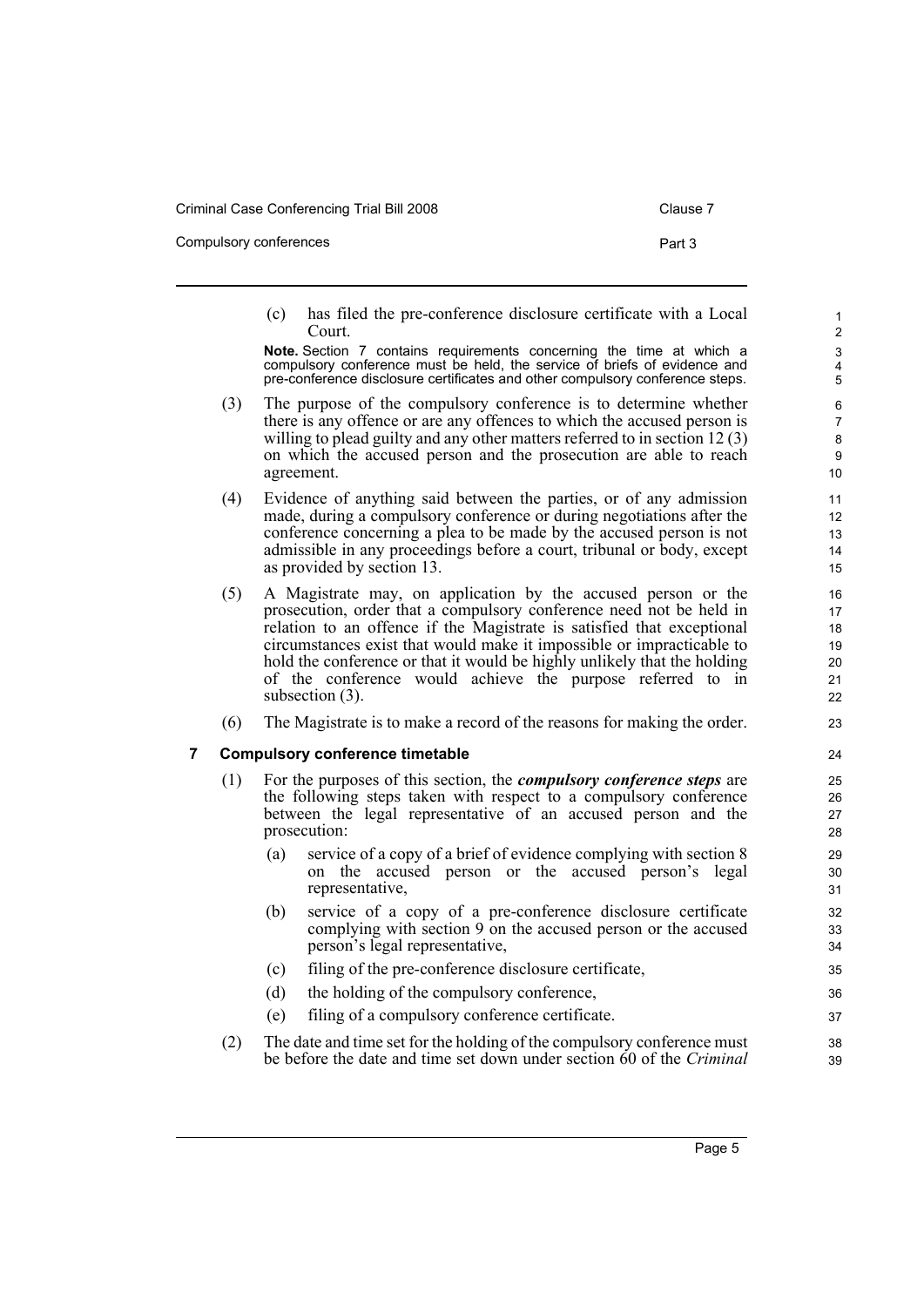#### Clause 8 Criminal Case Conferencing Trial Bill 2008

Part 3 Compulsory conferences

*Procedure Act 1986* for the taking of prosecution evidence in any committal proceedings with respect to the offence.

- (3) If a compulsory conference is required to be held in relation to an offence in respect of which a court attendance notice was issued:
	- (a) section 60 (1) of the *Criminal Procedure Act 1986* is to be read as requiring the Magistrate, on the date on which the pre-conference disclosure certificate relating to the offence or offences is tendered (or at such later time or times as the Magistrate determines), to set the matters specified in paragraphs (a) and (b) of that subsection, and
	- (b) section 60 (1) (a) of that Act is to be read as not applying to written statements and copies of any proposed exhibits identified in the statements (or a notice relating to the inspection of them) previously served in accordance with section 8 (3) of this Act.
- (4) The dates by which copies of the brief of evidence and pre-conference disclosure certificate are to be served in relation to an offence are to be set by a Magistrate in accordance with this section:
	- (a) except as provided by paragraph (b), on the date on which the court attendance notice is filed in respect of the offence or at such later time or times as the Magistrate determines, or
	- (b) if the offence is an offence in relation to which an election is made in accordance with Chapter 5 of the *Criminal Procedure Act 1986* to deal with the offence on indictment—at the time the election is made or at such later time or times as the Magistrate determines.
- (5) The compulsory conference steps are to be taken in accordance with a timetable fixed by a Magistrate in accordance with any relevant practice directions of the Chief Magistrate.
- (6) A registrar may exercise the Magistrate's functions under subsection  $(5)$ .
- (7) A compulsory conference step may be taken after the date and time or period fixed with the leave of a Magistrate, if the Magistrate is satisfied that special circumstances exist.

#### <span id="page-13-0"></span>**8 Brief of evidence**

(1) The brief of evidence relating to an offence or offences to be the subject of a compulsory conference is (subject to subsection (2)) to consist of documents regarding the evidence that the prosecutor intends to adduce in order to prove the commission of the offence or offences and is to include:

34 35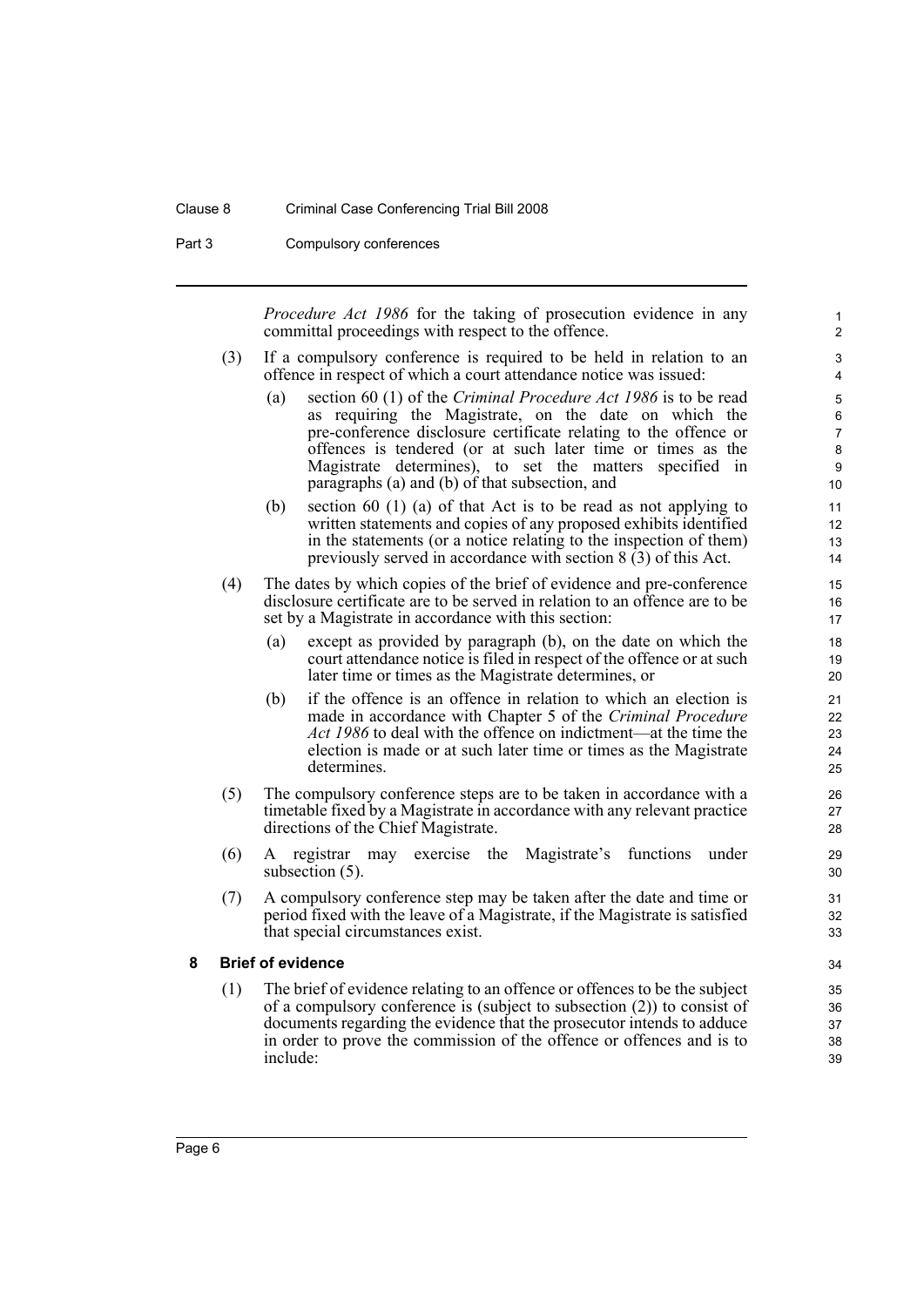Compulsory conferences **Part 3** 

- (a) any written statements taken from persons the prosecutor intends to call to give evidence in proceedings for the offence or offences, and
- (b) copies of any document or other thing identified in such a written statement as a proposed exhibit or advice as to where any such document or thing may be inspected.
- (2) A copy of the brief of evidence is to comply with any other requirement applicable to it that is prescribed by the regulations.
- (3) The brief of evidence is to be served (or caused to be served) by the prosecution on the accused person or the accused person's legal representative in accordance with the timetable set under section 7.
- (4) Service of a copy of a brief of evidence for the purposes of this Part does not (except as otherwise provided by this Act) affect any other requirement under the *Criminal Procedure Act 1986* to serve a brief of evidence or written statement on the accused person.

#### <span id="page-14-0"></span>**9 Pre-conference disclosure certificate**

- (1) A pre-conference disclosure certificate is a document prepared by the prosecution before the holding of a compulsory conference with the accused person's legal representative that:
	- (a) sets out the offence or offences (including any back up or related offences within the meaning of section 165 of the *Criminal Procedure Act 1986*) with which the accused person has been charged, and
	- (b) certifies that:
		- (i) a copy of a brief of evidence referred to in section 8 is in the possession of the prosecution, and
		- (ii) the prosecution has disclosed all material in its possession that is of relevance to the matters on which agreement is to be sought at the compulsory conference, and
	- (c) confirms that the prosecution considers the evidence is capable of establishing the elements of the offence or offences charged, and
	- (d) indicates whether the prosecution has excluded any such offence from the operation of section 16 under section 18.

**Note.** Section 16 contains provisions relating to sentence discounts for benefits associated with guilty pleas.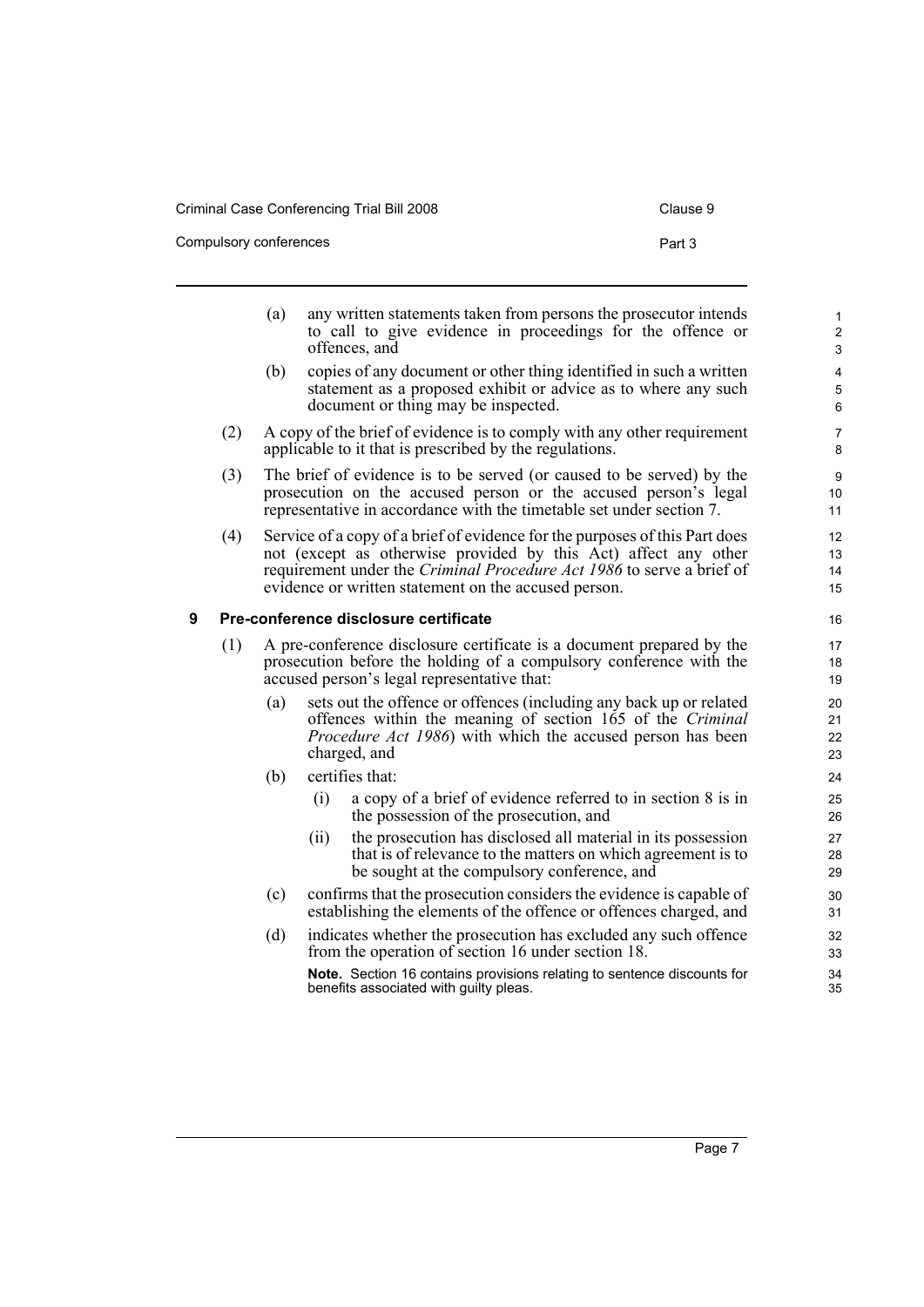### Clause 10 Criminal Case Conferencing Trial Bill 2008

Part 3 Compulsory conferences

<span id="page-15-0"></span>

|    | (2) |     | A copy of the pre-conference disclosure certificate is to be served (or<br>caused to be served) by the prosecution on the accused person or the<br>accused person's legal representative in accordance with the timetable<br>set under section 7.                                                                                                                  | $\mathbf{1}$<br>$\mathbf{2}$<br>3<br>4  |
|----|-----|-----|--------------------------------------------------------------------------------------------------------------------------------------------------------------------------------------------------------------------------------------------------------------------------------------------------------------------------------------------------------------------|-----------------------------------------|
|    | (3) |     | A pre-conference disclosure certificate is conclusive evidence of the<br>matters certified in it in any proceedings in a Local Court with respect<br>to the offences set out in it and the completeness and accuracy of the<br>matters may not be challenged in any manner in such proceedings.                                                                    | $\mathbf 5$<br>6<br>$\overline{7}$<br>8 |
|    | (4) |     | A pre-conference disclosure certificate is to be in the form approved for<br>the time being by the Director-General of the Attorney General's<br>Department.                                                                                                                                                                                                       | 9<br>10<br>11                           |
|    | (5) |     | The pre-conference disclosure certificate is to be filed with a Local<br>Court in accordance with the timetable fixed under section 7.                                                                                                                                                                                                                             | 12<br>13                                |
|    | (6) |     | A pre-conference disclosure certificate must be signed by or on behalf<br>of the Director of Public Prosecutions.                                                                                                                                                                                                                                                  | 14<br>15                                |
|    | (7) |     | Nothing in this section affects any immunity that applies by law to the<br>disclosure of any information, document or other thing, including, for<br>example, legal professional or client legal privilege, public interest<br>immunity and sexual assault communications privilege under<br>Division 2 of Part 5 of Chapter 6 of the Criminal Procedure Act 1986. | 16<br>17<br>18<br>19<br>20              |
| 10 |     |     | <b>Explanation of accused person's rights</b>                                                                                                                                                                                                                                                                                                                      | 21                                      |
|    | (1) |     | When the Magistrate sets a timeframe for the holding of a compulsory<br>conference, the Magistrate must give to the accused person a statement<br>in writing that explains:                                                                                                                                                                                        | 22<br>23<br>24                          |
|    |     | (a) | the effect of this Part and the accused person's rights in relation<br>to this Part, and                                                                                                                                                                                                                                                                           | 25<br>26                                |
|    |     | (b) | the effect of sections 16–18 of this Act and the accused person's<br>rights under those sections.                                                                                                                                                                                                                                                                  | 27<br>28                                |
|    |     |     | Note. Sections 16–18 of this Act set out the sentence discounts that a<br>court must or may allow for a guilty plea in relation to certain indictable<br>offences.                                                                                                                                                                                                 | 29<br>30<br>31                          |
|    | (2) |     | The statement must be in the form of words prescribed by the<br>regulations.                                                                                                                                                                                                                                                                                       | 32<br>33                                |
| 11 |     |     | Persons who are to be present at compulsory conference                                                                                                                                                                                                                                                                                                             | 34                                      |
|    | (1) |     | The following persons must (subject to this section) be present during a<br>compulsory conference:                                                                                                                                                                                                                                                                 | 35<br>36                                |
|    |     | (a) | an officer of the Office of the Director of Public Prosecutions<br>representing the prosecution,                                                                                                                                                                                                                                                                   | 37<br>38                                |
|    |     | (b) | the accused person's legal representative.                                                                                                                                                                                                                                                                                                                         | 39                                      |

<span id="page-15-1"></span>Page 8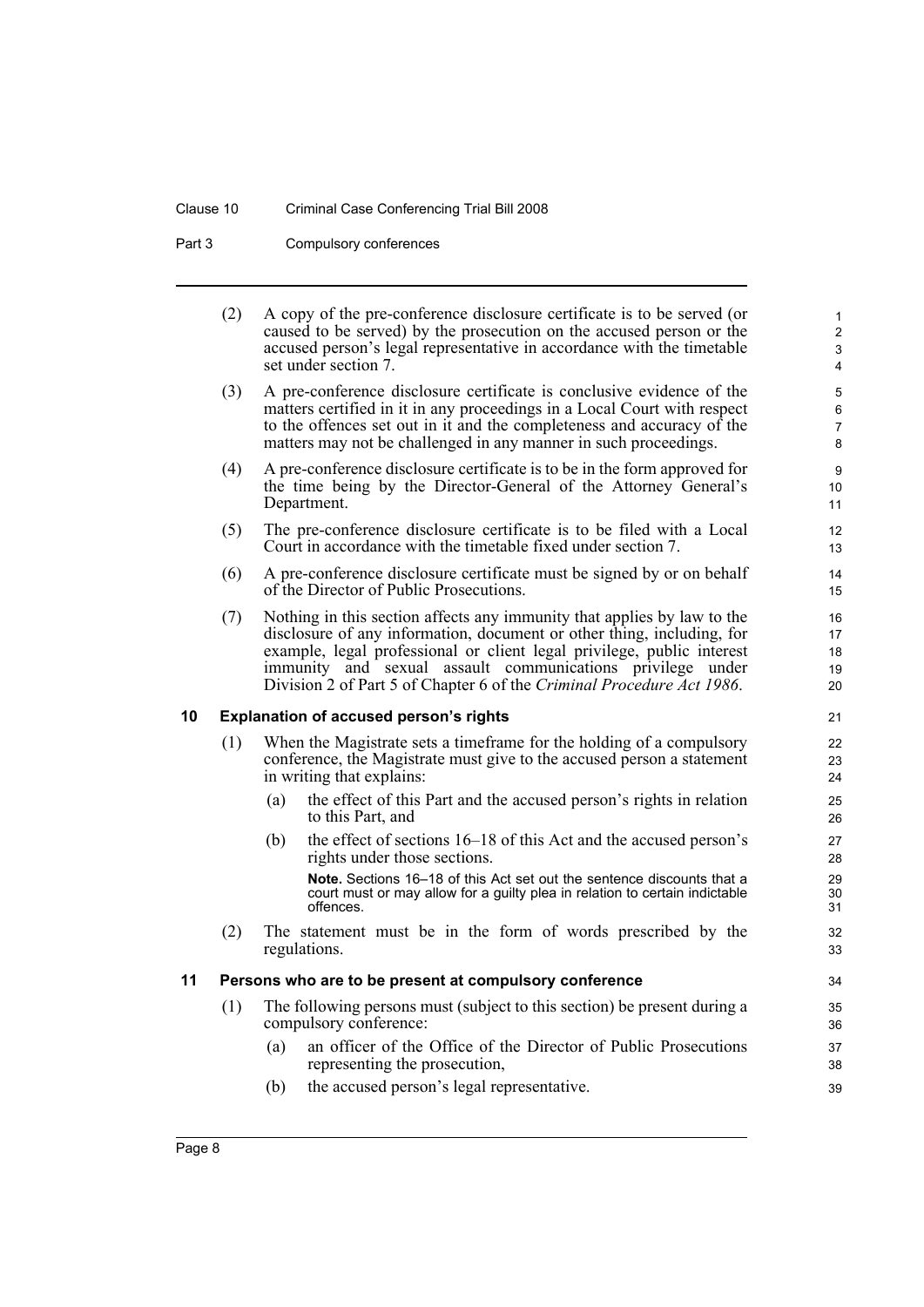Compulsory conferences **Part 3** 

7

- <span id="page-16-0"></span>(2) A requirement under this section that a person be present for the purposes of a compulsory conference is taken to be satisfied if the person is present or available by way of an audio visual link or telephone. (3) The accused person's legal representative is to obtain the accused person's written instructions concerning the matters referred to in section 12 (3) before participating in the compulsory conference unless it is reasonably practicable to obtain those instructions in person, by audio visual link or by telephone during the conference. (4) If the accused person has been charged jointly with any other person with the offence concerned, a separate compulsory conference is to be held for each co-accused. However, a joint compulsory conference may be held for two or more such co-accused, with the consent of the prosecution and each of the co-accused concerned. (5) A joint compulsory conference may be held only if the requirements of sections 6 and 10 have been complied with for each co-accused. (6) The regulations may make provision for or with respect to the use of audio visual links for the purposes of compulsory conferences. (7) In this section, *audio visual link* means facilities (including closed circuit television) that enable audio and visual communication between persons at different places. **12 Compulsory conference certificate** (1) The prosecution and a legal representative who acted on the accused person's behalf at the conference must complete a compulsory conference certificate after a compulsory conference. (2) The compulsory conference certificate is to be signed by the prosecution and the accused person before it is filed in accordance with subsection (4). (3) The compulsory conference certificate is to certify as to the following matters: (a) the offence or offences (including any back up or related offences within the meaning of section 165 of the *Criminal Procedure Act 1986*) with which the accused person had been charged before the conference and for which the prosecution will seek committal of the accused person for trial or sentence, (b) any alternative offences to those referred to in paragraph (a) discussed at the compulsory conference, 6 8 9 10 11 12 13 14 15 16 17 18 19  $20$ 21 22 23  $24$ 25 26 27 28 29 30 31 32 33 34 35 36 37 38
	- (c) any of the offences referred to in paragraph (a) or (b) to which the accused person has offered to plead guilty,

39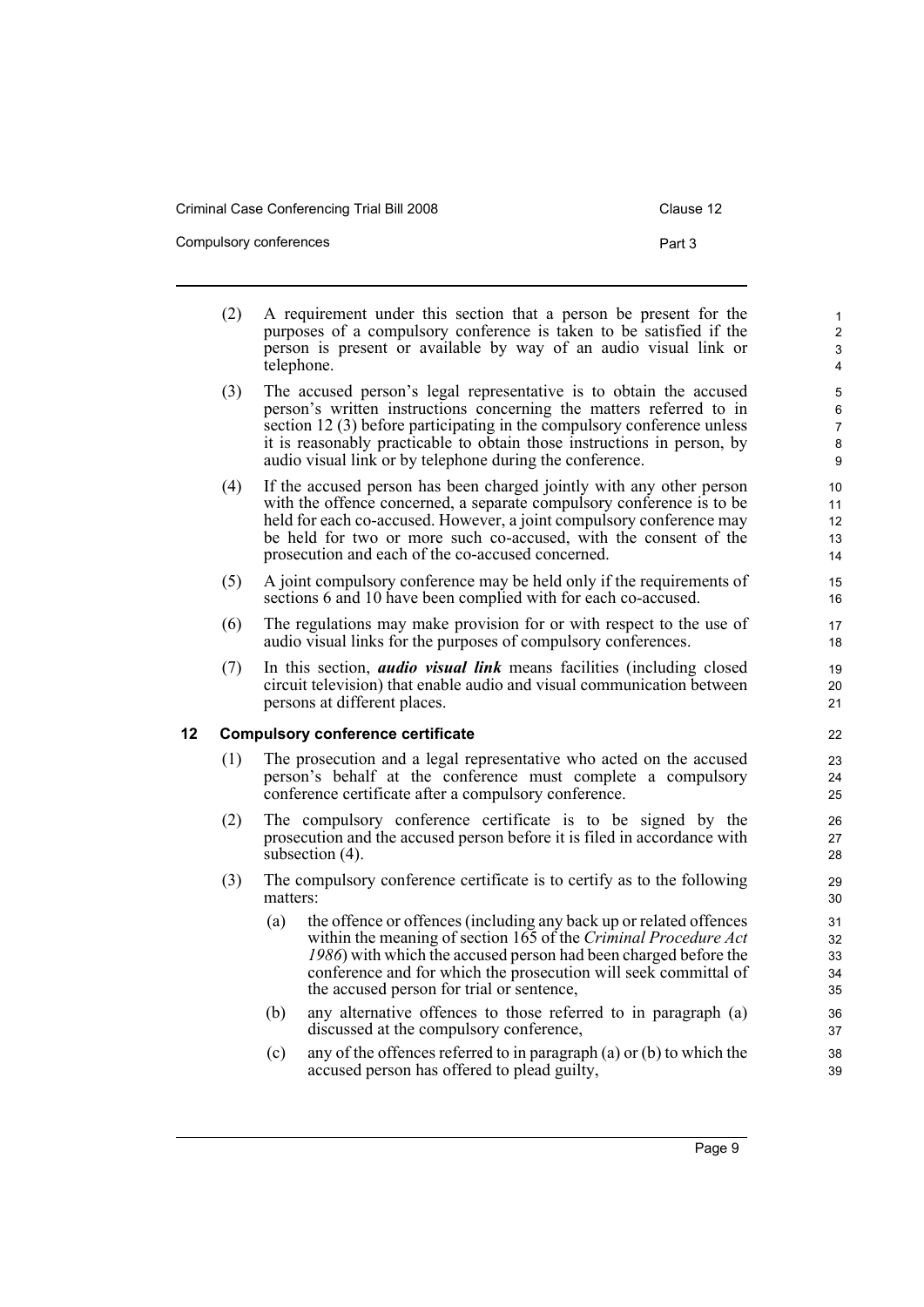#### Clause 13 Criminal Case Conferencing Trial Bill 2008

Part 3 Compulsory conferences

(d) whether the accused person or the prosecution has accepted or rejected any such offers,

- (e) if the accused person has offered to plead guilty to any offence and the offer has been accepted by the prosecution—details of the agreed facts on the basis of which the accused person has offered to plead guilty and details of facts (if any) in dispute,
- (f) any additional offences with which the accused person has been charged to which the accused person has offered to plead guilty and agreed to ask the court to take into account under section 33 of the *Crimes (Sentencing Procedure) Act 1999*,
- (g) if the accused person considers the brief of evidence provided inadequate information to enable the accused person to assess the prosecution's case—details of the inadequacy.
- (4) The prosecution is to file the compulsory conference certificate in a sealed envelope with a Local Court in accordance with the timetable set under section 7.
- (5) The compulsory conference certificate may, on application, be amended after it has been filed and before the accused person is committed for trial or sentence with the consent of, and in the presence of, the prosecution and the accused person or his or her legal representative.
- (6) A requirement under this section for a compulsory conference certificate to be signed is satisfied if the document:
	- (a) is authenticated by means of a facsimile of the relevant signature, or
	- (b) is authenticated in some other manner in accordance with rules of court under the *Criminal Procedure Act 1986*.

#### <span id="page-17-0"></span>**13 Effect of compulsory conference certificate**

- (1) Except as provided by this section, a compulsory conference certificate that has been filed, or a copy of such a compulsory conference certificate, is not admissible in any proceedings before any court, tribunal or body and such a certificate and any of its contents:
	- (a) are not to be disclosed to any person other than the prosecution, a police officer, the accused person or the accused person's legal representative, the victim of the offence concerned or a member of the victim's immediate family (within the meaning of the *Victims Support and Rehabilitation Act 1996*), and
	- (b) cannot be required to be produced under a subpoena issued in any proceedings before any court, tribunal or body.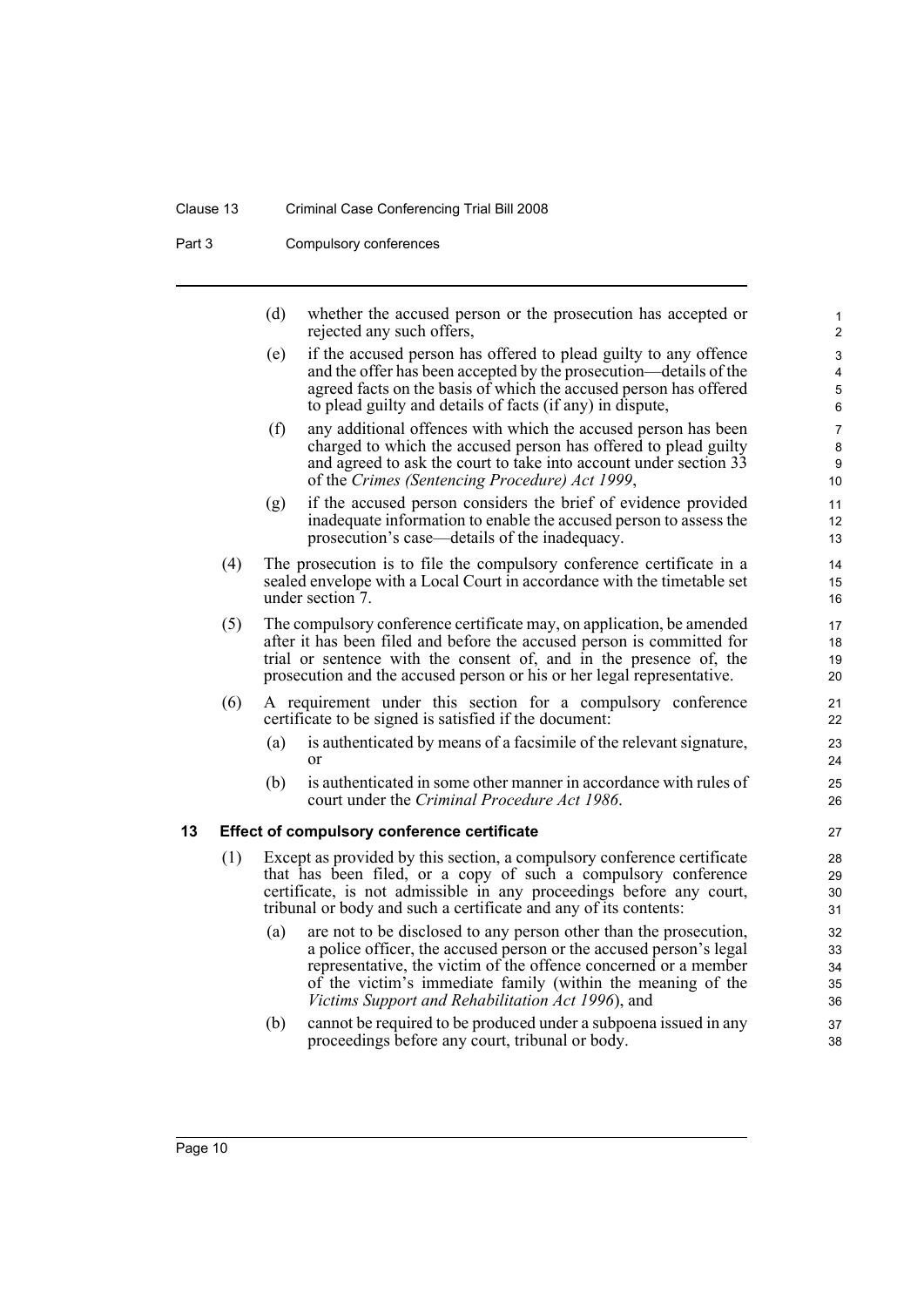Criminal Case Conferencing Trial Bill 2008 Clause 14

Compulsory conferences **Part 3** 

- (2) A compulsory conference certificate, or copy of a compulsory conference certificate, is admissible in any proceedings in a sentencing court for the purpose set out in section  $17(7)$  and is evidence of the matters certified in it. (3) A compulsory conference certificate, or copy of a compulsory conference certificate, and the contents of such a certificate may be disclosed for the purposes of a proceeding referred to in subsection (2).
- (4) A sentencing court must refuse to admit evidence of any compulsory conference certificate if any provisions of this Part with respect to the holding of the compulsory conference concerned or the preparation of the certificate have not been complied with unless it is satisfied that there was a good and proper reason for the failure to comply with the provision concerned and that it is in the interests of justice to admit the evidence.
- (5) A person who discloses the contents of a compulsory conference certificate, or copy of a compulsory conference certificate, in contravention of subsection (1) is guilty of an offence. Maximum penalty (subsection (5)): 20 penalty units.

#### <span id="page-18-0"></span>**14 Certain matters not taken to be pre-trial disclosures**

The disclosure of any information during or in relation to a compulsory conference is not, for the purposes of section 22A of the *Crimes (Sentencing Procedure) Act 1999*, a pre-trial disclosure.

**Note.** Section 22A of the *Crimes (Sentencing Procedure) Act 1999* enables a court to impose a lesser penalty than it would otherwise impose on an offender who was tried on indictment, having regard to the degree to which the defence made pre-trial disclosures.

#### <span id="page-18-1"></span>**15 Practice directions**

- (1) The Chief Magistrate may give such directions as the Chief Magistrate considers appropriate in connection with the practice and procedure to be followed in proceedings relating to the taking of any compulsory conference steps within the meaning of section  $7(1)$ .
- (2) A practice direction given under this section that is inconsistent with this Act or the regulations does not apply to the extent of the inconsistency.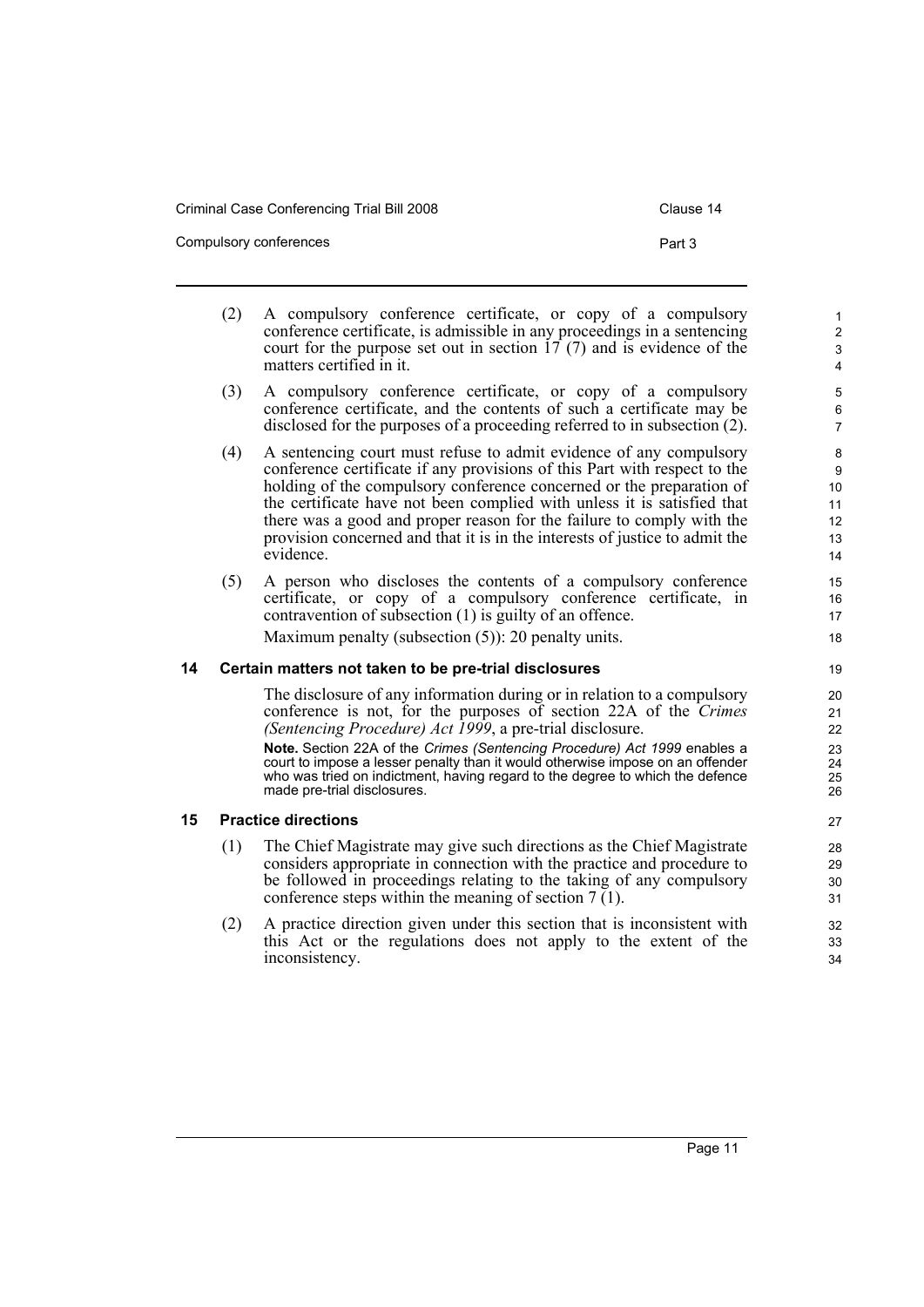Part 4 Sentences—guilty pleas

## <span id="page-19-0"></span>**Part 4 Sentences—guilty pleas**

<span id="page-19-1"></span>

| 16 |     |          | Sentencing for certain indictable offences taking into account guilty plea                                                                                                          | 2                              |
|----|-----|----------|-------------------------------------------------------------------------------------------------------------------------------------------------------------------------------------|--------------------------------|
|    | (1) |          | In passing sentence for an indictable offence on an offender who has<br>pleaded guilty, a sentencing court:                                                                         | 3<br>4                         |
|    |     | (a)      | must indicate to the offender, and make a record of, the penalty it<br>would have imposed but for the guilty plea, and                                                              | $\mathbf 5$<br>6               |
|    |     | (b)      | must allow a discount on the sentence for the guilty plea in<br>accordance with section 17 (1) and may allow a discount in<br>accordance with section $17(2)$ or $(4)$ .            | $\overline{7}$<br>$\bf 8$<br>9 |
|    | (2) | for:     | A discount for a guilty plea, in relation to an offence, means a discount                                                                                                           | 10<br>11                       |
|    |     | (a)      | the saving in resources and time that would otherwise be<br>expended in a trial for the offence but for the guilty plea, and                                                        | 12<br>13                       |
|    |     | (b)      | the avoidance of the additional trauma to the victim that might be<br>caused by a trial for the offence, and                                                                        | 14<br>15                       |
|    |     | (c)      | the contrition that the sentencing court considers that the offender<br>demonstrates by pleading guilty, and                                                                        | 16<br>17                       |
|    |     | (d)      | any other benefit associated with or demonstrated by the guilty<br>plea.                                                                                                            | 18<br>19                       |
|    | (3) |          | Despite subsection (1), a sentencing court must not allow any discount<br>for a guilty plea in the case of a sentence of life imprisonment.                                         | 20<br>21                       |
|    | (4) |          | This section does not apply to an offence excluded from the application<br>of this section by section 18.                                                                           | 22<br>23                       |
|    | (5) |          | Subsection $(1)$ (a) does not limit any other requirement that a court has,<br>apart from that paragraph, to record the reasons for its decisions.                                  | 24<br>25                       |
|    | (6) |          | The failure of a court to comply with subsection $(1)$ $(a)$ does not<br>invalidate any sentence imposed by the court.                                                              | 26<br>27                       |
|    | (7) |          | This section does not affect or limit any mitigating factor other than a<br>guilty plea that a court may take account of in determining the<br>appropriate sentence for an offence. | 28<br>29<br>30                 |
|    | (8) | applies. | Sections 21A (3) (k) and 22 of the Crimes (Sentencing Procedure) Act<br>1999 do not apply to the passing of a sentence to which this section                                        | 31<br>32<br>33                 |
|    | (9) |          | A discount for a guilty plea is not to exceed the applicable limits<br>provided in section 17.                                                                                      | 34<br>35                       |

1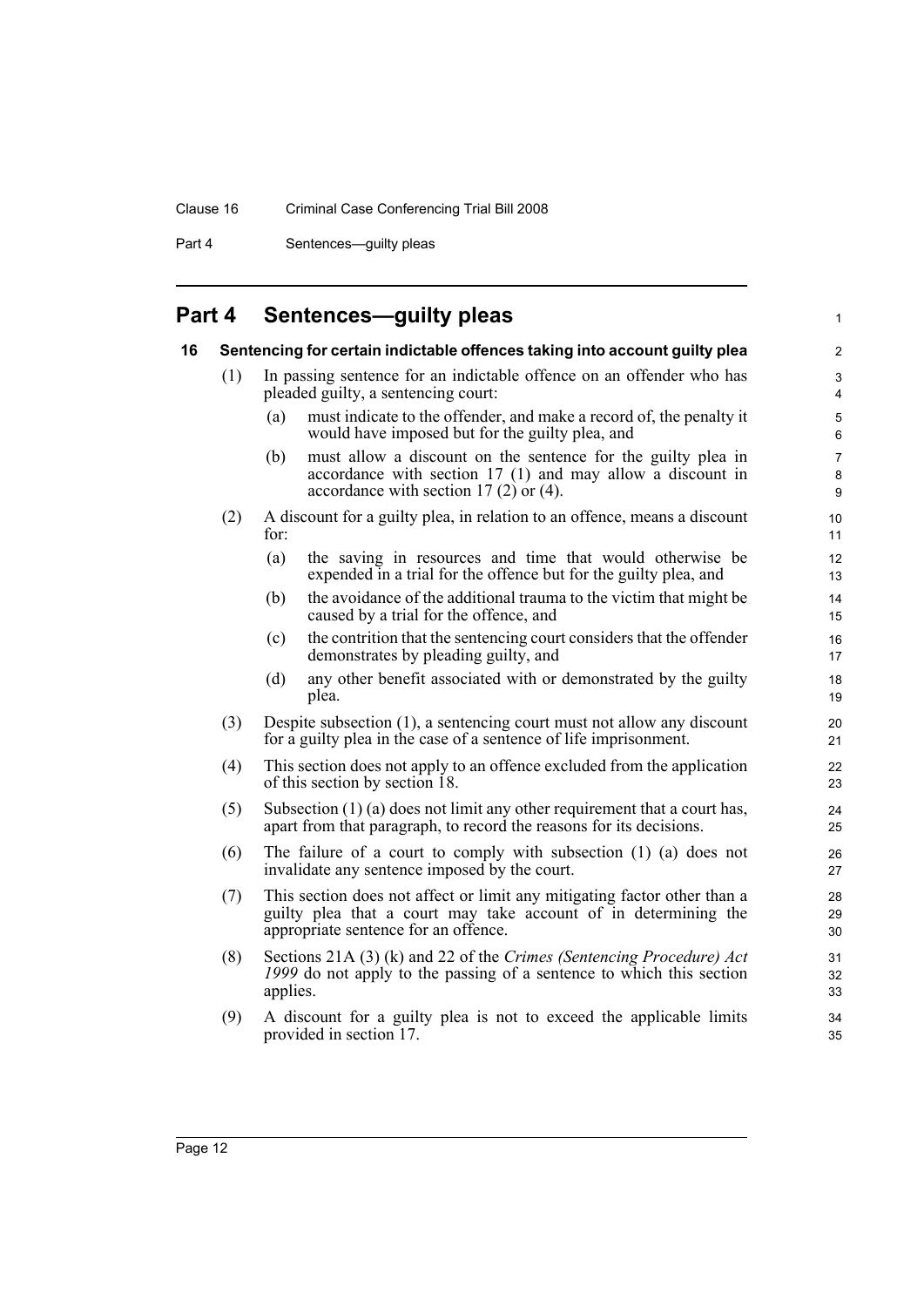#### <span id="page-20-0"></span>**17 Discount for guilty plea** (1) If an offender pleaded guilty to an offence at any time before being committed for sentence, the sentencing court must allow a discount for the guilty plea calculated as follows: (a) if the court imposes a sentence of imprisonment for a term—a term that is 25% less than the term the court would otherwise have imposed, (b) if the court imposes a fine—a fine that is 25% less than the fine the court would otherwise have imposed, (c) if the court makes a community service order directing the performance of community service work for a specified number of hours—work for 25% less than the number of hours the court would otherwise have ordered to be performed, (d) if the court imposes a good behaviour bond for a term—a bond for 25% less than the term the court would otherwise have imposed. (2) If an offender pleaded guilty to an offence at any time after being committed for trial, the sentencing court may allow a discount for the guilty plea of up to 12.5% less than the term, fine, work or bond that it would otherwise have imposed. (3) However, when calculating the appropriate discount for the purposes of subsection (2), the court may only allow a discount that is proportionate to the remaining benefit of the guilty plea as determined by reference to the matters set out in section 16 (2). (4) A sentencing court may allow a discount under this section for a guilty plea that is greater than that referred to in subsection (2) (but not greater than that referred to in subsection (1)) if an offender has pleaded guilty to an offence after being committed for trial and the court is satisfied that substantial grounds exist as referred to in subsection (5) for allowing a greater discount. (5) For the purposes of subsection (4), substantial grounds exist for allowing a greater discount if: (a) the compulsory conference certificate in relation to the offence records an offer by the offender to plead guilty to an alternative offence set out in the compulsory conference certificate that was refused by the prosecutor at any time before committal for trial and the offender was subsequently found guilty of that alternative offence, or (b) the compulsory conference certificate records an offer by the offender to plead guilty to an alternative offence that was refused 1 2 3 4 5 6 7 8 9 10 11 12 13 14 15 16 17 18 19 20 21 22 23 24 25 26 27 28 29 30 31 32 33 34 35 36 37 38 39 40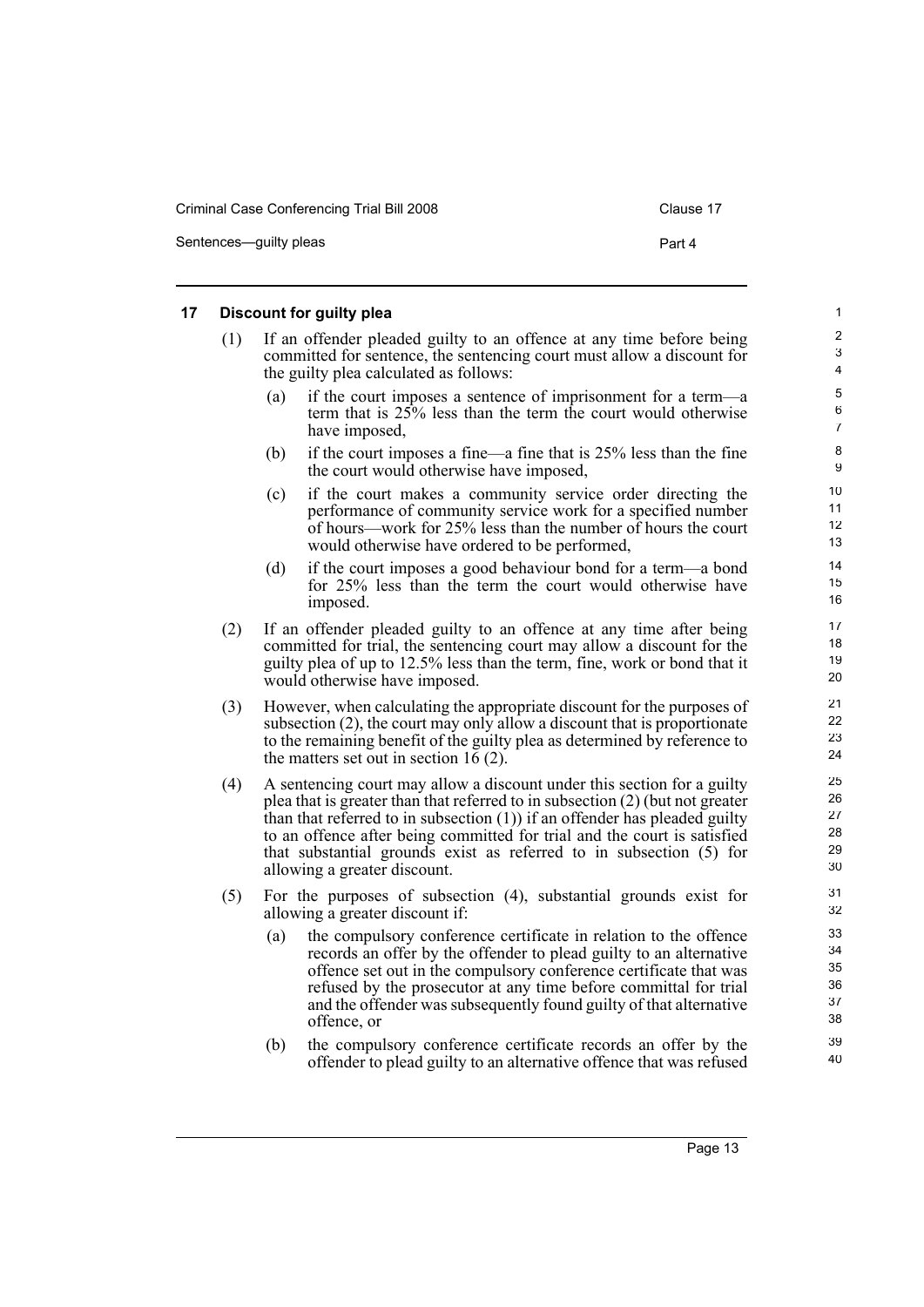#### Clause 18 Criminal Case Conferencing Trial Bill 2008

Part 4 Sentences—guilty pleas

by the prosecutor at any time before committal for trial and accepted by the prosecutor after committal for trial, or

- (c) the offer to plead guilty to an alternative offence is made for the first time, and accepted, after committal for trial and the offender had no reasonable opportunity to offer to plead guilty to such an offence before the committal, or
- (d) the offender was found unfit to be tried for the offence concerned after being committed for trial and pleaded guilty to the offence when he or she was subsequently found fit to be tried.
- (6) The burden of establishing the matters referred to in subsection (5) lies on the offender and must be proved on the balance of probabilities.
- (7) The sentencing court may, for the purpose only of resolving any issue concerning the matters agreed to by parties at, or after, any compulsory conference held in respect of the offence to which the offender has pleaded guilty, or of making a determination in relation to any matter referred to in subsection (5), take into account the compulsory conference certificate relating to the conference.

#### <span id="page-21-0"></span>**18 Excluded offences**

(1) Section 16 does not apply to:

- (a) an offence under a law of the Commonwealth, unless the regulations otherwise provide in the case of a particular offence or class of offences, or
- (b) an offence that is an offence excluded from the operation of that section by the prosecutor in accordance with this section.
- (2) A prosecutor may exclude an offence from the operation of section 16 by a notice in writing tendered at the time the pre-conference disclosure certificate in relation to the offence is filed in accordance with section 9 or at such other time as is prescribed by the regulations.
- (3) The prosecutor may exclude an offence only if satisfied that:
	- (a) the level of culpability in the commission of the offence is so extreme that the community interest in retribution, punishment, community protection and deterrence can only be met by imposition of a penalty with no allowance for discount under section 16, and
	- (b) it is highly probable that a reasonable jury, properly instructed, would convict the accused person of the offence.
- (4) A notice under subsection (2) must be signed by or on behalf of the Director of Public Prosecutions.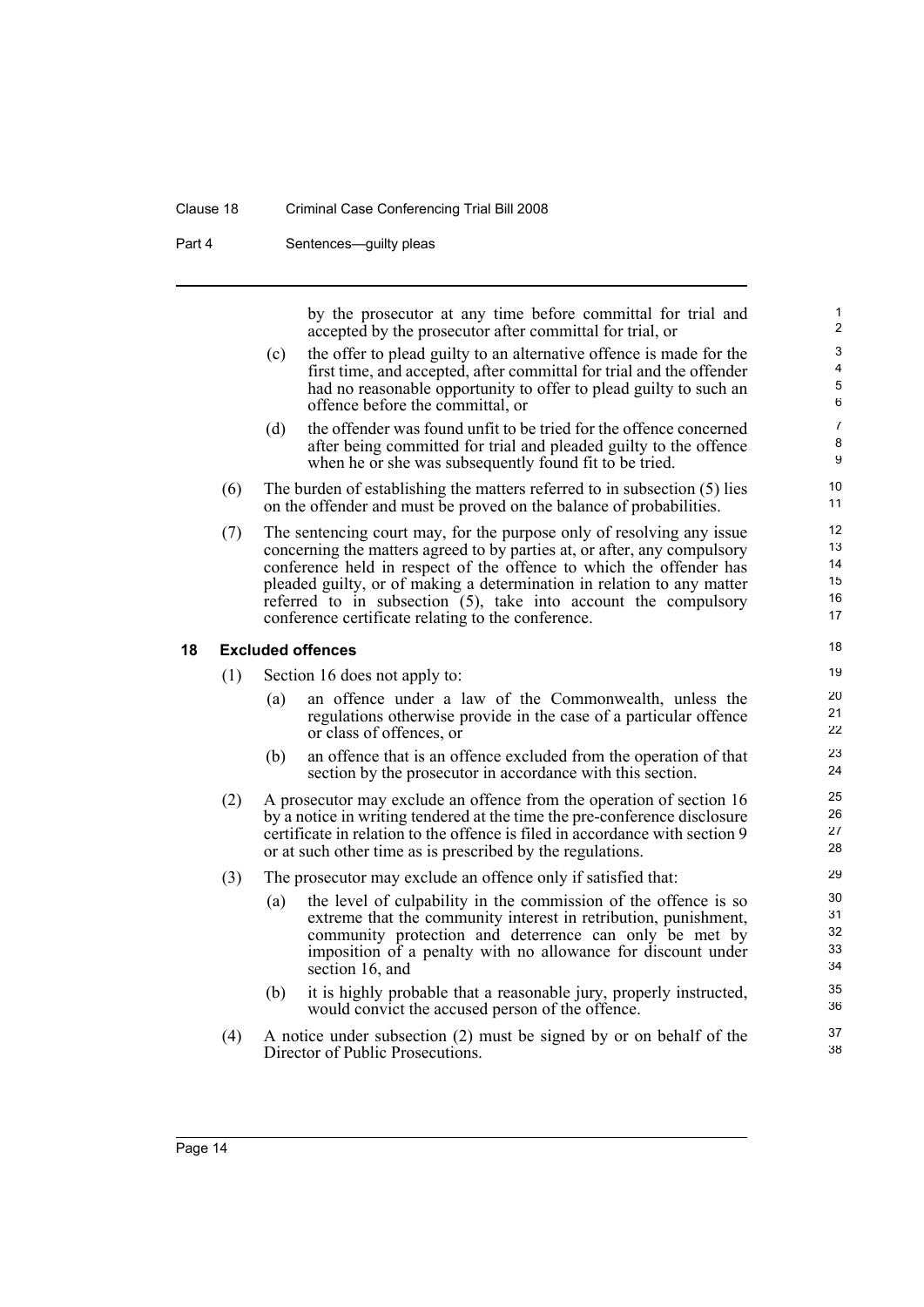| Criminal Case Conferencing Trial Bill 2008 | Clause 18 |
|--------------------------------------------|-----------|
| Sentences—guilty pleas                     | Part 4    |
|                                            |           |

| (5) | If the prosecutor excludes an offence, the sentencing court is to take into |
|-----|-----------------------------------------------------------------------------|
|     | account the reasons why the prosecutor excluded the offence when            |
|     | passing sentence on the offender.                                           |

Page 15

(6) Regulations may be made for or with respect to the exclusion of offences under this section.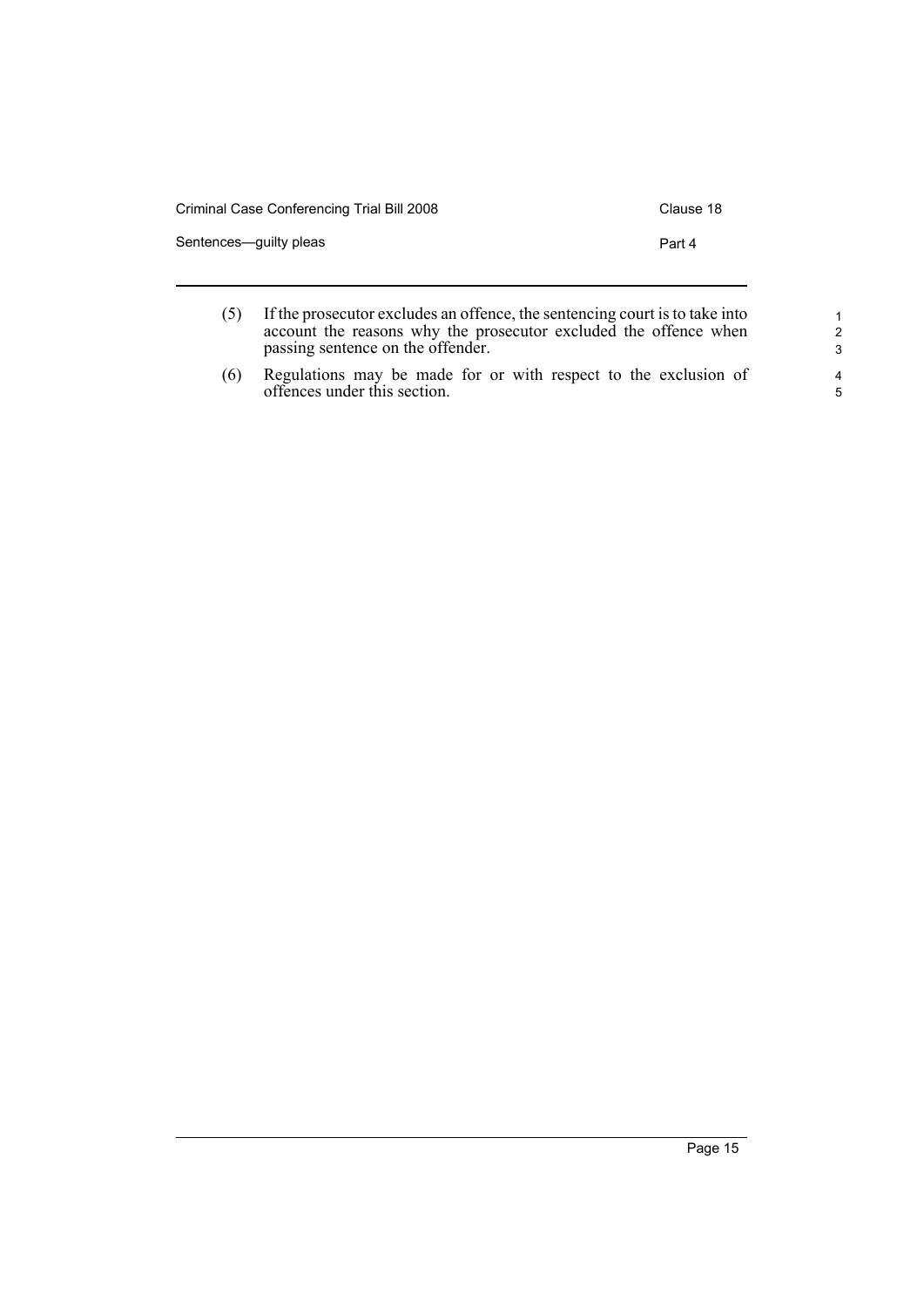## <span id="page-23-0"></span>**Part 5 Relationship of this Act with other Acts**

#### <span id="page-23-1"></span>**19 Relationship with Criminal Procedure Act 1986 and Crimes (Sentencing Procedure) Act 1999**

(1) Except as otherwise provided by this Act, the regulations or rules of court referred to in subsection (2), this Act does not affect the application of the *Criminal Procedure Act 1986* and the *Crimes (Sentencing Procedure) Act 1999* to proceedings for offences to which this Act applies.

1

(2) Rules of court (not inconsistent with this Act or the regulations) may be made under the *Criminal Procedure Act 1986* for the purposes of this Act. This subsection does not limit the rule-making powers conferred by the *Criminal Procedure Act 1986*.

### <span id="page-23-2"></span>**20 Relationship with Bail Act 1978**

- (1) Without limiting section 6 of the *Bail Act 1978*, bail may be granted under that section to an accused person in respect of the period between the person's first appearance before a court in or in connection with proceedings for an offence and the holding of a compulsory conference in relation to the offence.
- (2) Without limiting section 36 of the *Bail Act 1978*, bail may be granted subject to a condition imposed under that section that the accused person enter into an agreement to be available for the purposes of a compulsory conference.

Page 16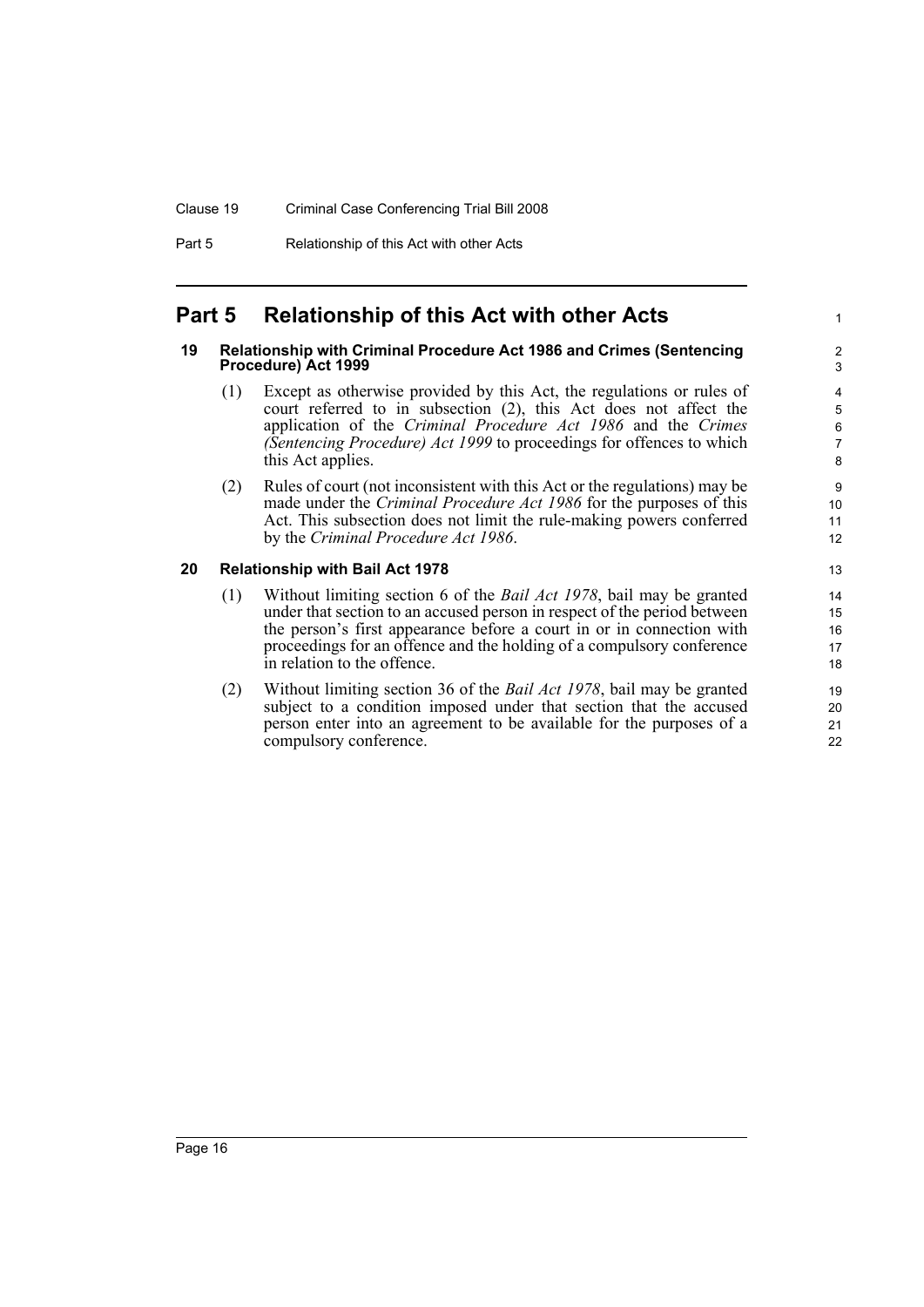Criminal Case Conferencing Trial Bill 2008 Clause 21

Miscellaneous **Part 6** 

1

### <span id="page-24-0"></span>**Part 6 Miscellaneous**

#### <span id="page-24-1"></span>**21 Memorandum of understanding between NSW Police Force and the Director of Public Prosecutions**

- (1) The Director of Public Prosecutions may enter into a memorandum of understanding with the Commissioner of Police in relation to requests for advice by police officers to the Director on any matter that could be the subject of a compulsory conference.
- (2) The memorandum of understanding may be amended, revoked or replaced from time to time.
- (3) Police functions and functions of the Office of the Director of Public Prosecutions must, as far as practicable, be exercised in conformity with the memorandum of understanding. However, a failure to comply with this subsection does not itself invalidate anything done or omitted to be done by a police officer or any officer (within the meaning of the *Director of Public Prosecutions Act 1986*).

#### <span id="page-24-2"></span>**22 Regulations**

- (1) The Governor may make regulations, not inconsistent with this Act, for or with respect to any matter that by this Act is required or permitted to be prescribed or that is necessary or convenient to be prescribed for carrying out or giving effect to this Act.
- (2) In particular, the regulations may make provision for or with respect to:
	- (a) the application of any provision (with or without modification) of the *Crimes (Sentencing Procedure) Act 1999* or the *Criminal Procedure Act 1986* to proceedings for offences to which this Act applies, and
	- (b) the practice or procedure to be followed to give effect to this Act, and
	- (c) the service of documents for the purposes of this Act.
- (3) In this section, *modification* includes addition, exception, omission or substitution.

#### <span id="page-24-3"></span>**23 Savings, transitional and other provisions**

Schedule 1 has effect.